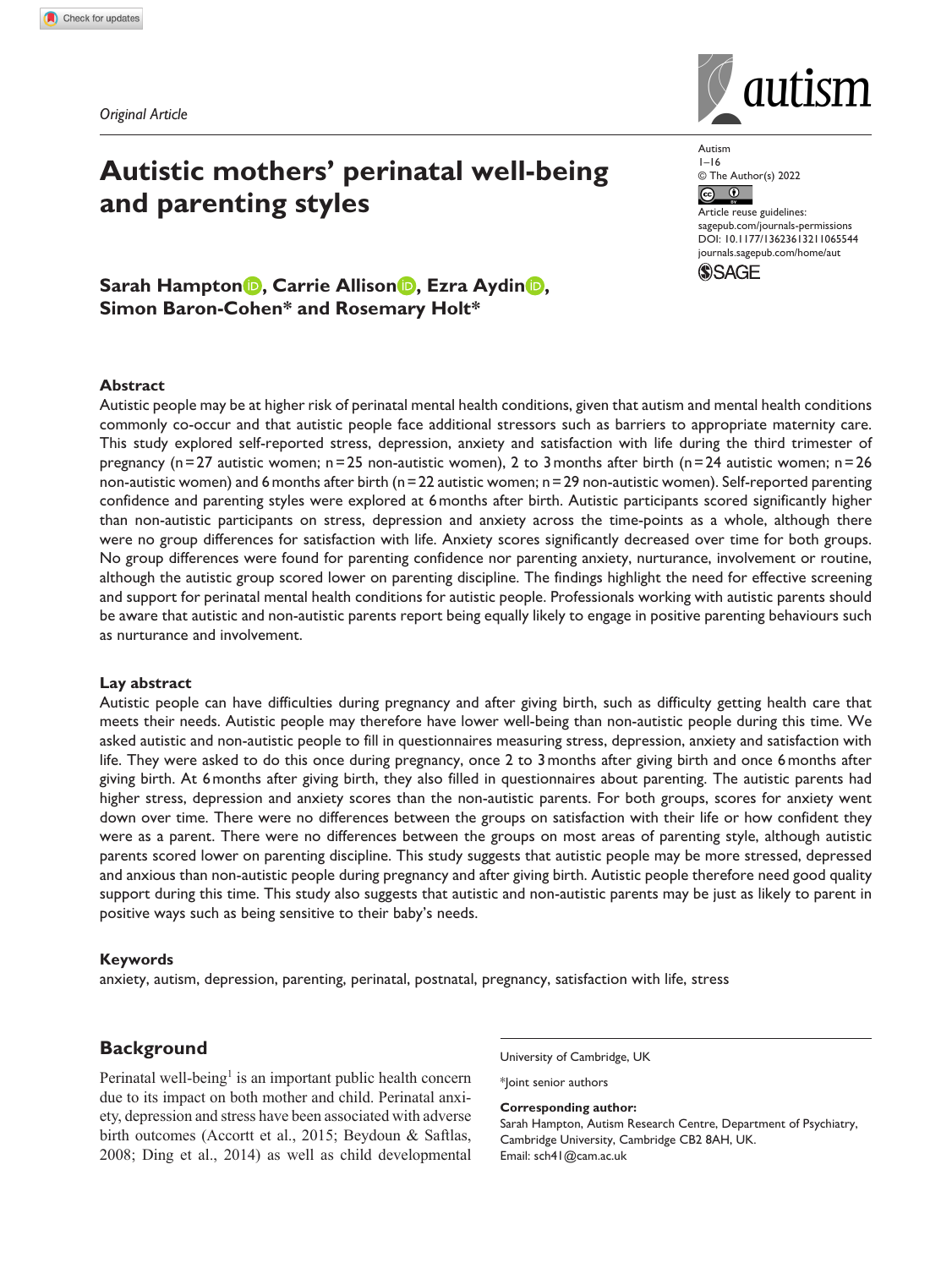outcomes, including behavioural and emotional difficulties (Leis et al., 2014; Netsi et al., 2018; Prenoveau et al., 2017; Robinson et al., 2011). Symptoms of mental health conditions are common during the perinatal period. Recent estimates suggest that depressive symptoms have a prevalence of 17% during pregnancy and 13% during the first postnatal year (Underwood et al., 2016), and that anxiety symptoms have a prevalence of  $18\% - 25\%$  across pregnancy and  $15\%$ over the first 6 postnatal months (Dennis et al., 2017). Studies have tended to find a decrease in depression and anxiety from pregnancy to the postnatal period (Figueiredo & Conde, 2011; Heron et al., 2004) and an increase in satisfaction with life (Gebuza et al., 2014), suggesting that pregnancy may be a time of particular vulnerability (potentially due to alleviation of the physical challenges of pregnancy, and pregnancy-related anxieties concerning childbirth and the unborn child's health becoming resolved after birth). These prevalence studies have tended to include participants from a range of socio-economic backgrounds, both primiparous and multiparous parents, and have involved predominantly western samples.

Little is known about the perinatal well-being of people with a diagnosis of autism, a condition characterised by differences in social interaction and communication, restricted and repetitive behaviours, and sensory processing differences (American Psychiatric Association (APA), 2013). Autistic people may be at increased risk of lower perinatal well-being given that a prior history of mental health conditions is a risk factor for poorer perinatal mental health (Lancaster et al., 2010) and that autistic groups report higher rates of mental health diagnoses, as opposed to typically developing populations (Lai et al., 2019). Autistic people may also face increased risk due to challenges such as heightened sensory sensitivities during pregnancy, which could relate to both increased sensitivity to the physical and biological changes associated with pregnancy, and to the environment (Gardner et al., 2016; Rogers et al., 2017; Talcer et al., 2021). Both could make it more difficult to access appropriate maternity care, for example, due to the sensory environment of health care facilities, and difficulties with touch during appointments and birth (Gardner et al., 2016; Rogers et al., 2017). Social and communication barriers to maternity care have also been identified for autistic people, including difficulty conveying needs and understanding information given during childbirth (Donovan, 2020), being less likely than non-autistic people to feel that the process of birth was explained to them (Pohl et al., 2020) and feeling judged by maternity care professionals (Gardner et al., 2016; Rogers et al., 2017). Such negative experiences could all increase the risk of poorer perinatal well-being. Indeed, one retrospective survey found that autistic mothers were more likely than non-autistic mothers to report having had prenatal and postnatal depression (Pohl et al., 2020). However, no research has explored mental health symptoms over the course of the perinatal period among autistic people.

Maternal mental health may impact parenting style and parenting confidence during the postnatal period. Associations have been found, for example, between maternal depression and anxiety symptomatology and lower parenting confidence (Kohlhoff & Barnett, 2013). Confidence concerning one's parenting ability has implications for the well-being of both parent and child, including associations with parenting satisfaction (Elek et al., 2003) and child developmental outcomes (Coleman & Karraker, 2003). Furthermore, there is evidence that mothers with depression (Field, 2010; Stanley et al., 2004) and anxiety (Nicol-Harper et al., 2007) can show less sensitivity (the ability to correctly identify and respond to the infant's cues and to provide appropriate warmth and acceptance), as measured during interactions with their infants. Sensitivity and other aspects of parenting style have been linked to child outcomes, with authoritative parenting (high sensitivity alongside an appropriate degree of control) being associated with more positive behavioural, cognitive and social outcomes than authoritarian (low sensitivity and high control) and permissive (high sensitivity and low control) styles (Rinaldi & Howe, 2012; Stright et al., 2008).

Research exploring autistic people's postnatal parenting experiences is scarce. One survey study (Pohl et al., 2020) has explored autistic parenting beyond the postnatal period and found that autistic mothers reported greater difficulties than non-autistic mothers with aspects of parenting such as multitasking and domestic responsibilities. Autistic mothers were also more likely to report not coping, to find motherhood isolating, to feel judged and to feel unable to ask for support. There were no group differences, however, in prioritising their child's needs above their own and seeking opportunities to boost their child's confidence. This study is the first to quantitatively explore autistic people's parenting experiences and styles during the postnatal period, a time window neglected in prior research. It is also the first to explore mental health symptoms over the course of the perinatal period among autistic parents, building upon prior work exploring retrospective reports of perinatal depression among autistic parents (Pohl et al., 2020).

This study explored autistic and non-autistic people's self-reported anxiety, depression, stress and satisfaction with life during the third trimester of pregnancy,  $2-3$  months after birth and 6months after birth. Parenting confidence and parenting styles were explored at 6months after birth. It was hypothesised that autistic people may experience higher anxiety, depression and stress and lower satisfaction with life across the perinatal period, as well as lower parenting confidence.

# **Method**

## *Participants*

Participants completed questionnaires longitudinally, during the third trimester of pregnancy  $(n=27)$  autistic women;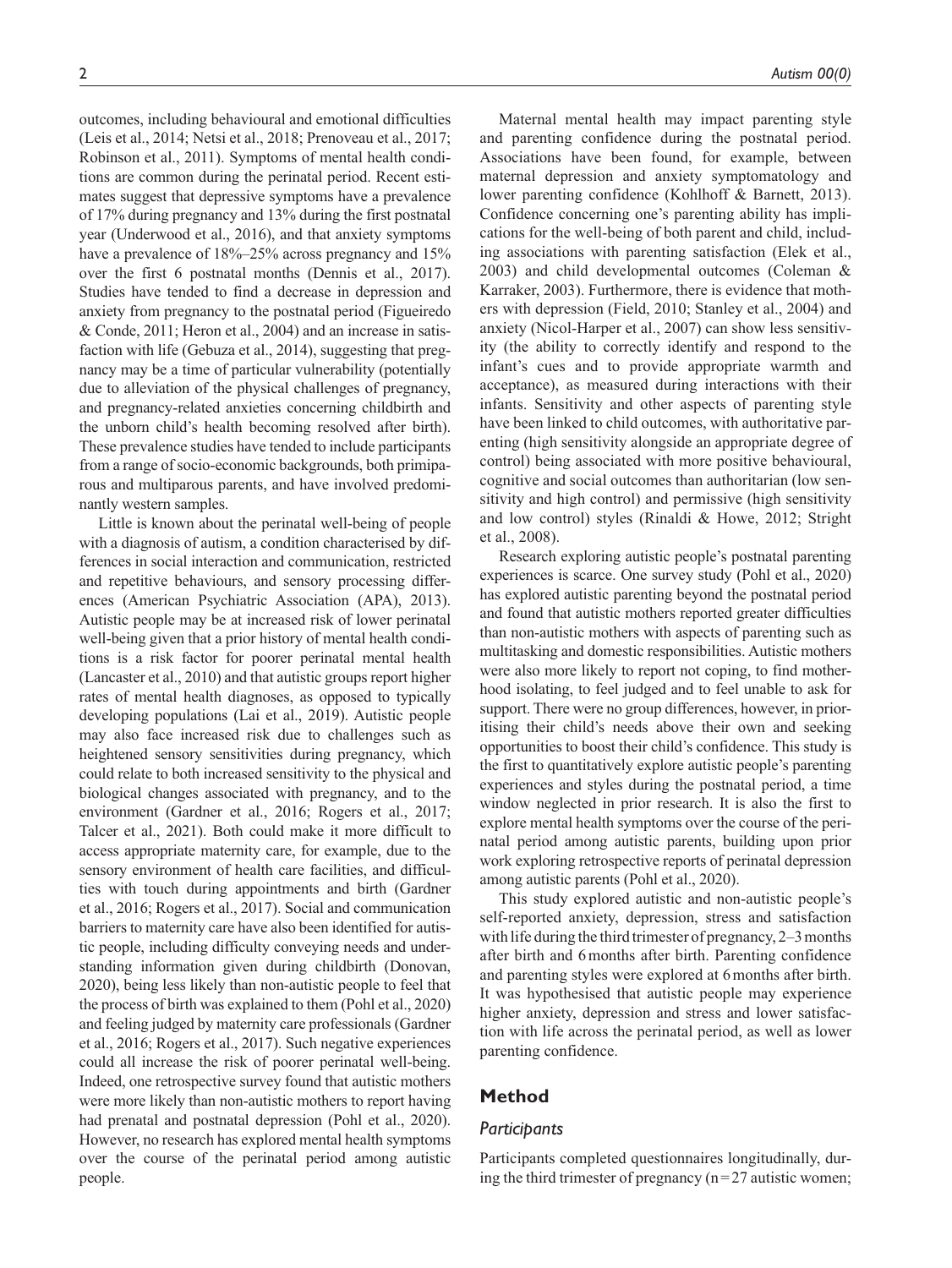

**Figure 1.** Participant attrition at each time-point.

 $n=25$  non-autistic women), 2–3 months after birth (n=24) autistic women;  $n=26$  non-autistic women) and 6 months after birth  $(n=22)$  autistic women;  $n=29$  non-autistic women). Twelve autistic participants and all non-autistic participants participated as part of a larger study exploring their child's development (the Cambridge Human Imaging and Longitudinal Development (CHILD) study). The remainder were part of another study exploring autistic parents' well-being (the Perinatal Experiences and Autism study). Participants were recruited through the ultrasound unit of the Rosie Maternity Hospital in Cambridge, the Cambridge Autism Research Database (CARD), autismrelated and pregnancy-related support groups, social media and magazine advertisements. Those younger than 18years were excluded as such parents may have different experiences relating to their younger age that might be difficult to tease apart from the experiences faced by autistic

parents more broadly. Participants were not excluded due to pregnancy complications, given the rarity of the target sample and the need to maximise sample size. Ethics approval for the Perinatal Experiences and Autism study was obtained from the University of Cambridge Psychology Research Ethics Committee (PRE.2018.050). The CHILD study received NHS ethics approval (REC reference number: 12/EE/0393).

Reasons for participant attrition are given in Figure 1. Participant attrition over time tended to be due to family commitments and scheduling difficulties. Participants who joined the study at later time-points predominantly did so due to ethics approval for the collection of questionnaire data within the CHILD study not yet having been granted at the time of their participation at earlier time-points. In addition, one autistic participant completed only the Cohen's Perceived Stress Scale (CPSS) and State-Trait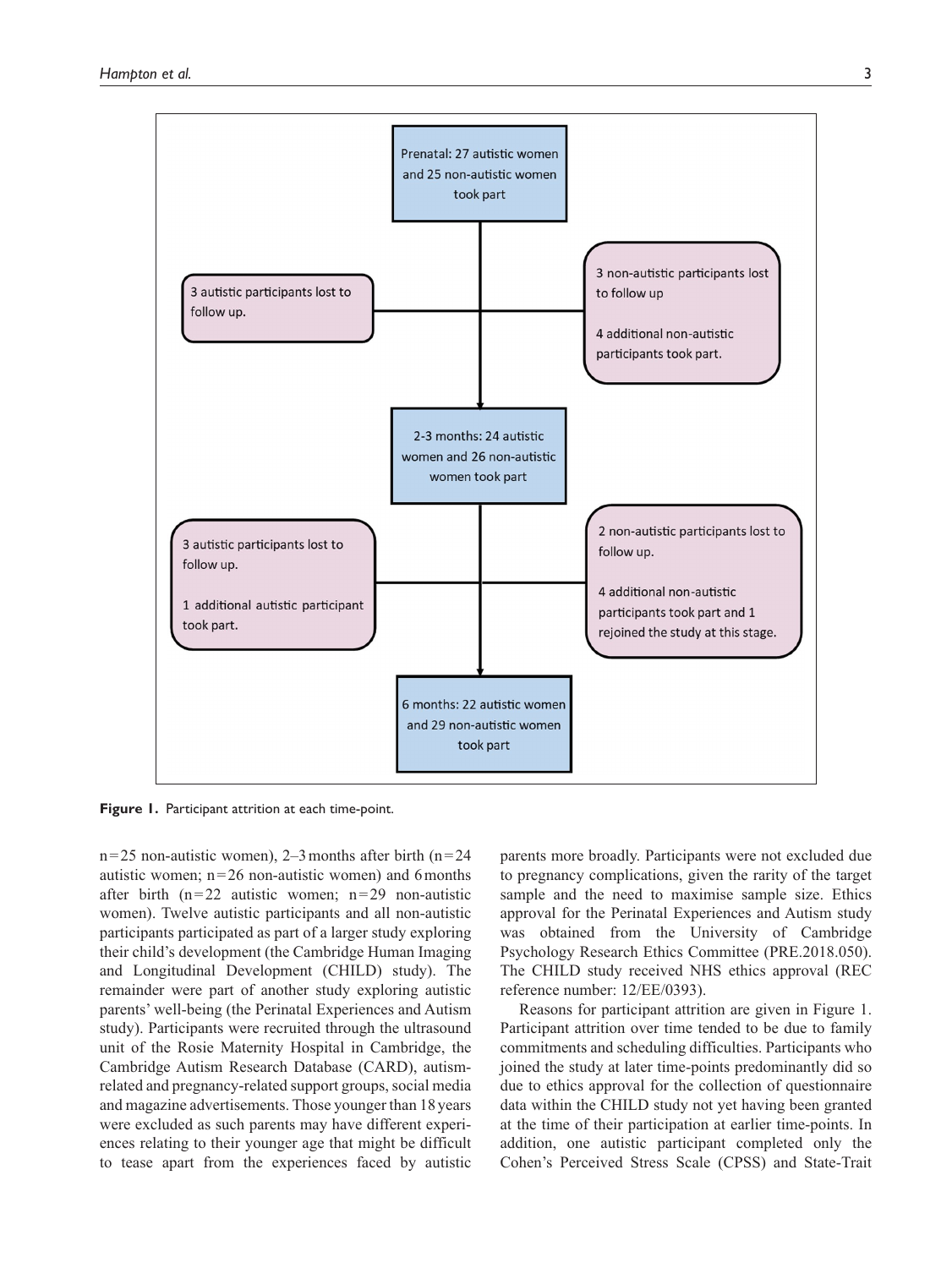Anxiety Inventory (STAI) at 2–3months. One autistic participant completed only the CPSS and STAI at 6months. One non-autistic participant completed all but the Edinburgh Postnatal Depression Scale (EPDS) at 6months.

Demographic information is presented in Table 1. Demographic questions and the Autism-Spectrum Quotient (AQ) were administered once during pregnancy. As such, changes across time-points (other than for age) are due to differing samples across time-points. The autistic group was significantly younger than the non-autistic group, had significantly lower education and income and was significantly more likely to have a diagnosis of a psychiatric condition. The autistic group had significantly fewer children (at the 2- to 3-month and 6-month time-points only) and was significantly more likely to reside in a country other than the United Kingdom (for the 2- to 3-month and 6-month timepoints only). The autistic group scored significantly higher on the AQ than the non-autistic group. The groups did not significantly differ on the age or sex of their child, ethnicity, pregnancy conditions nor type of delivery. All infants were born at 36 weeks gestation or later. All participants were in a romantic partnership apart from two participants in the autistic group who took part at the prenatal time-point only. All participants identified as women.<sup>2</sup> Four of the autistic group and none of the non-autistic group had an existing child with an autism diagnosis.

## *Procedure*

Questionnaires were completed either in person, via post or online through email or Qualtrics. Participants gave written informed consent. The CPSS, STAI, EPDS and Satisfaction with Life Scale (SWLS) were completed at all three time-points. The Karitane Parenting Confidence Scale (KPCS) and Infancy Parenting Styles Questionnaire (IPSQ) were completed at 6months only. The AQ was completed during pregnancy to gain an indication of the participants' levels of autistic traits.

*The AQ.* The AQ (Baron-Cohen et al., 2001) is a selfreport measure of autistic traits. Scores range from 0 to 50, with higher scores indicating greater autistic traits and a score of 32 or above indicating potentially clinically significant levels of autistic traits. The AQ has good reliability (Baron-Cohen et al., 2001) and has good sensitivity (0.88) though lower specificity (0.20; Ashwood et al., 2016).

*CPSS.* The CPSS (Cohen et al., 1983) is a self-report questionnaire measuring stress. Respondents are asked to report on their feelings and thoughts during the last month, such as 'In the last month, how often have you found that you could not cope with all the things that you had to do?'. Scores range from 0 to 40, with higher scores indicating higher stress. A cut-off score of 20 or more indicates high stress. The CPSS has a Cronbach's alpha between 0.84 and

0.86 (Cohen et al., 1983) and has been widely used in both pregnant and postnatal populations.

*STAI.* The STAI (Spielberger et al., 1983) is a self-report questionnaire measuring anxiety. To minimise participant burden, participants completed only the state anxiety subscale, which measures feelings in the current moment, such as 'I am tense' and 'I am worried'. Scores range from 20 to 80, with higher scores indicating greater anxiety. A cut-off score of 40 is commonly used to indicate potential clinical levels of anxiety. The STAI has good validity and internal consistency in pregnant and postnatal populations (Meades & Ayers, 2011).

*EPDS.* The EPDS (Cox et al., 1987) is a self-report questionnaire measuring depression. Respondents are asked to report on their feelings in the past 7 days, such as 'In the past 7 days, I have felt sad or miserable'. Scores range from 0 to 30 and higher scores indicate greater depressive symptoms, with scores of 13 or above indicating the presence of a depressive illness. The EPDS is commonly used as a screening tool for perinatal depression and has good reliability and validity (Bergink et al., 2011; Eberhard-Gran et al., 2001).

*SWLS.* The SWLS (Diener et al., 1985) is a self-report measure of satisfaction with life. Respondents are asked to report on their satisfaction with their life as a whole, such as 'In most ways my life is close to my ideal'. Scores range from 5 to 35, with higher scores indicating greater satisfaction. The scale has good reliability and validity (Pavot & Diener, 2008), including during the perinatal period (Aasheim et al., 2014).

*KPCS.* The KPCS (Črnčec et al., 2008) is a self-report questionnaire measuring parenting confidence in parents of children aged 0–12months. Respondents are asked to report on how they generally feel, such as 'I feel I am doing a good job as a mother/father'. Scores range from 0 to 45, with higher scores indicating greater confidence. A cut-off score of 39 or below indicates clinically low parenting confidence (36–39='mild clinical range', 31– 35='moderate clinical range', 30 or less='severe clinical range'). The KPCS has a Cronbach's alpha of 0.81 and test–retest reliability of 0.88 (Črnčec et al., 2008).

*IPSQ.* The IPSQ (Arnott & Brown, 2013) is a self-report questionnaire measuring parenting styles in parents of children aged 0–12months. The IPSQ consists of five subscales: 'discipline' (belief that an infant can be naughty and need to control the infant's behaviour, such as 'It is never too young to start disciplining a child'), 'routine' (encouraging sleep and feeding routines, such as 'A routine makes a baby calm and secure'), 'anxiety' (anxiety about the infant's health or development, such as 'I worry a lot about my baby'), 'nurturance' (responding sensitively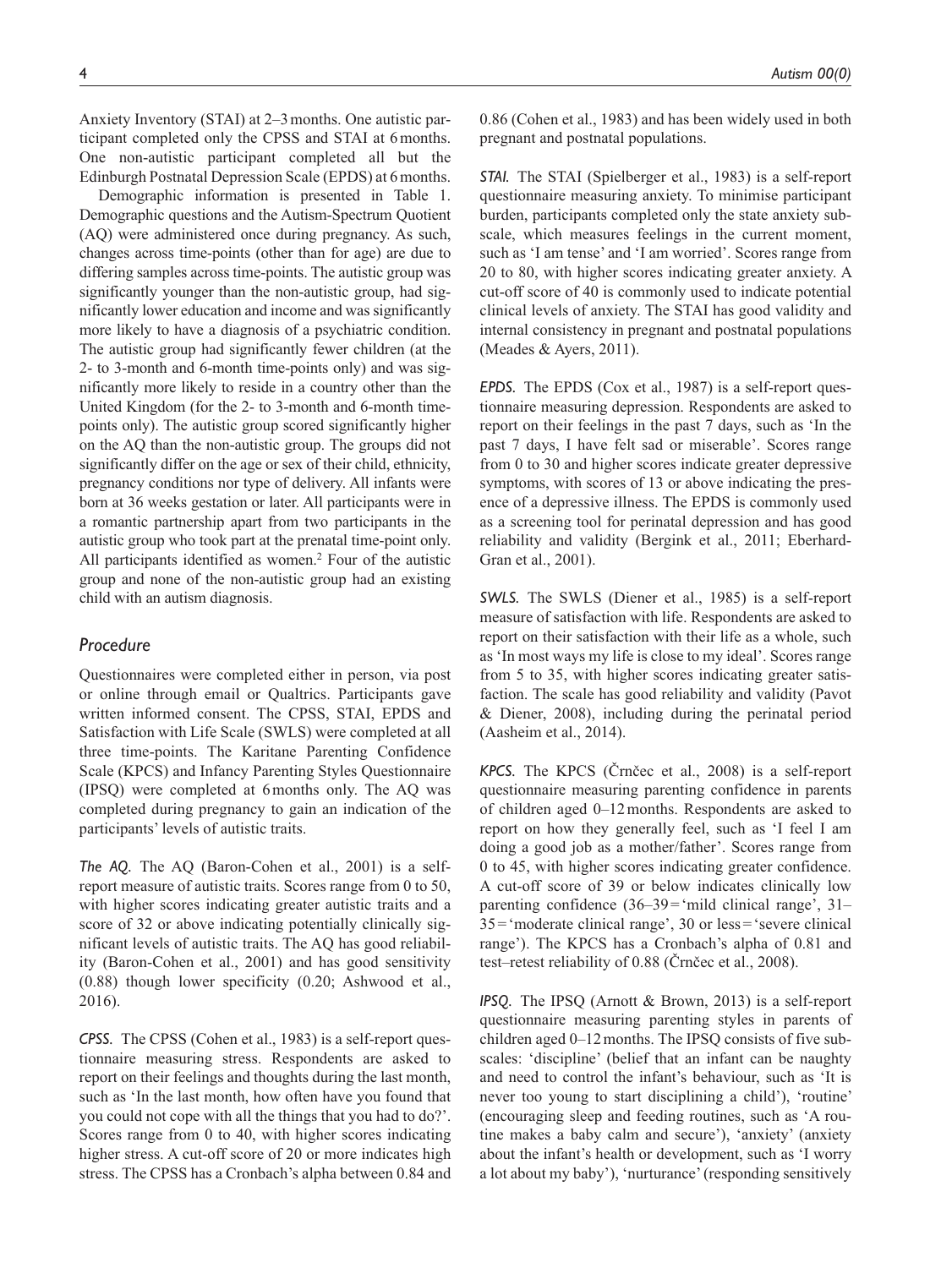|                                                                                           | Prenatal                                                    |                              |                       | $2-3$ months                |                              |                   | <b>6</b> months             |                              |               |
|-------------------------------------------------------------------------------------------|-------------------------------------------------------------|------------------------------|-----------------------|-----------------------------|------------------------------|-------------------|-----------------------------|------------------------------|---------------|
|                                                                                           | Autistic<br>$(n=27)$                                        | Non-autistic<br>$(n = 25)$   | p-value               | Autistic<br>$(n=24)$        | Non-autistic<br>$(n = 26)$   | p-value           | Autistic<br>$(n=22)$        | Non-autistic<br>$(n=29)$     | p-value       |
| Mean age of child in weeks/gestational weeks (SD) <sup>a</sup><br>Mother's mean age (SD)ª | (4.05)<br>(2.58)<br>30.84<br>32.01                          | 31.22 (2.26)<br>33.84 (2.69) | 0.003<br>0.25         | (1.05(1.67))<br>31.04(4.07) | 34.33 (2.75)<br>(0.78(1.58)) | 0.002<br>0.56     | 27.42(1.41)<br>31.48 (3.07) | 26.70 (1.01)<br>34.89 (3.48) | 0.001<br>0.05 |
| Sex of child (female: male) <sup>b</sup><br>Ethnicity <sup>b</sup>                        | 3: 3                                                        | 11:14                        | 0.78<br>$\frac{3}{2}$ | 2:12                        | 11:15                        | 0.78<br>0.05      | 10:12                       | 14:15                        | 0.07          |
| White                                                                                     | (93%)<br>25                                                 | (76%)                        |                       | 24 (100%)                   | 21 (81%)                     |                   | 21 (100%)                   | 24 (83%)                     |               |
| Non-White                                                                                 | (7%)<br>$\sim$                                              | 6(24%)                       |                       | 0(0%)                       | 5 (19%)                      |                   | 0(0%)                       | 5 (17%)                      |               |
| Educational level <sup>b</sup>                                                            |                                                             |                              | 0.004                 |                             |                              | $\overline{0}$ .0 |                             |                              | 0.004         |
| Undergraduate or above                                                                    | (56%)<br>$\overline{a}$ $\overline{a}$                      | 23 (92%)                     |                       | 4 (58%)                     | 24 (92%)                     |                   | 2(57%)                      | 27 (93%)                     |               |
| A level or below                                                                          | (44%                                                        | 2(8%)                        |                       | 10(42%)                     | 2(8%)                        |                   | 9 (43%)                     | 2(7%)                        |               |
| Annual household income (£) <sup>b</sup>                                                  |                                                             |                              | < 0.001               |                             |                              | < 0.001           |                             |                              | 0.001         |
| >50,000                                                                                   | (31%)<br>$\infty$                                           | 20 (80%)                     |                       | 8 (33%)                     | 22 (85%)                     |                   | 7 (33%)                     | 23 (79%)                     |               |
| $\leq 50,000$                                                                             | (69%)<br>$\frac{\infty}{2}$                                 | 5 (20%)                      |                       | 6(67%)                      | 4 (15%)                      |                   | 4(67%)                      | 6(21%)                       |               |
| Psychiatric conditions <sup>b</sup>                                                       |                                                             |                              | 0.001                 |                             |                              | 0.001             |                             |                              | < 0.001       |
| None                                                                                      | (30%)                                                       | 23 (92%)                     |                       | 8 (33%)                     | 24 (92%)                     |                   | 7 (33%)                     | 26 (90%)                     |               |
| Depression                                                                                |                                                             | (4%)                         |                       | 2(8%)                       | (4%)                         |                   |                             | 2(7%)                        |               |
| Depression and anxiety                                                                    | (33%)<br>8 (30%)<br>2 (7%)<br>9 (33%)<br>2 (22%)<br>6 (22%) | (4%                          |                       | 6 (25%)                     | (4%)                         |                   | $(5%)$<br>6 (29%)           | (3%)                         |               |
| OCD and anxiety                                                                           |                                                             | 0(0%)                        |                       | 2(8%)                       | 0(0%)                        |                   | 2(9%)                       | 0(0%)                        |               |
| Other                                                                                     | (22%)                                                       | 0(0%)                        |                       | 6(25%)                      | 0(0%)                        |                   | 5(24%)                      | 0(0%)                        |               |
| Country of residence <sup>b</sup>                                                         |                                                             |                              | 0.08                  |                             |                              | 0.02              |                             |                              | 0.004         |
| $\leq$                                                                                    | (77%)<br>$\overline{2}$                                     | 25 (100%)                    |                       | 18 (75%)                    | 26 (100%)                    |                   | 6(73%)                      | 29 (100%)                    |               |
| USA                                                                                       | (19%)<br>$\mathsf{L}\cap$                                   | 0(0%)                        |                       | 5(21%)                      | 0(0%)                        |                   | 4 (18%)                     | 0(0%)                        |               |
| Ireland                                                                                   | (4%)                                                        | 0(0%)                        |                       | (4%)                        | 0(0%)                        |                   | 2(9%)                       | 0(0%)                        |               |
| Number of children (not including current pregnancy) <sup>b</sup>                         |                                                             |                              | 0.14                  |                             |                              | 0.02              |                             |                              | 0.02          |
| 0                                                                                         | (77%)<br>$\overline{a}$                                     | 16(64%)                      |                       | 19 (79%)                    | 5 (58%)                      |                   | (77%)                       | 17 (59%)                     |               |
|                                                                                           | (7%)<br>$\sim$                                              | 7 (28%)                      |                       | (4%)                        | 9(35%)                       |                   | (5%)                        | 10(34%)                      |               |
|                                                                                           | (15%)<br>$\overline{\phantom{a}}$                           | 2(8%)                        |                       | 4 (17%)                     | 2(8%)                        |                   | (18%)                       | 2(7%)                        |               |
| Pregnancy conditions <sup>b</sup>                                                         |                                                             |                              | 0.33                  |                             |                              |                   |                             |                              |               |
| Gestational diabetes                                                                      | (15%)                                                       | (4%                          |                       |                             |                              |                   |                             |                              |               |
| Polyhydramnios                                                                            | (4%<br>$rac{1}{4}$ – $rac{1}{6}$                            | (4%)                         |                       |                             | J.                           |                   |                             |                              |               |
| Pre-eclampsia                                                                             | $(0\%)$                                                     | (4%)                         |                       |                             | $\overline{\phantom{0}}$     |                   |                             |                              |               |
| Type of delivery <sup>b</sup>                                                             |                                                             |                              |                       |                             |                              | 0.68              |                             |                              | 0.45          |
| Vaginal                                                                                   | Т                                                           |                              |                       | 11(46%)                     | 5 (58%)                      |                   | 9(41%)                      | 17 (59%)                     |               |
| Assisted vaginal (forceps or ventouse)                                                    | I                                                           |                              |                       | 3(12%)                      | 3(11%)                       |                   | 3(14%)                      | 3 (10%)                      |               |
| Caesarean section                                                                         |                                                             |                              |                       | 10(42%)                     | 8 (31%)                      |                   | 10(45%)                     | 9 (31%)                      |               |
| Mean AQ score (SD) <sup>a</sup>                                                           | (5.39)<br>39.56                                             | 14.40 (7.46)                 | < 0.001               | 39.58 (5.69)                | 15.69 (7.86)                 | 100000            | 40.76 (4.59)                | 15.62 (7.39)                 | < 0.001       |
|                                                                                           |                                                             |                              |                       |                             |                              |                   |                             |                              |               |

Table 1. Demographic information for the autistic and non-autistic groups at each time-point. **Table 1.** Demographic information for the autistic and non-autistic groups at each time-point.

Information unavailable for one autistic participant who took part at the prenatal time-point only for mother's age, sex of child and income. Information unavailable for one autistic participant who took part at the 6-mon nformation unavailable for one autistic participant who took part at the prenatal time-point only for mother's age, sex of child and income. Information unavailable for one autistic participant who took part at the 6-month point only for mother's age, ethnicity, education, income and psychiatric conditions. OCD: obsessive-compulsive disorder. Boldface values are significant at *p* < 0.05. aT-test performed.

bFisher's exact test performed.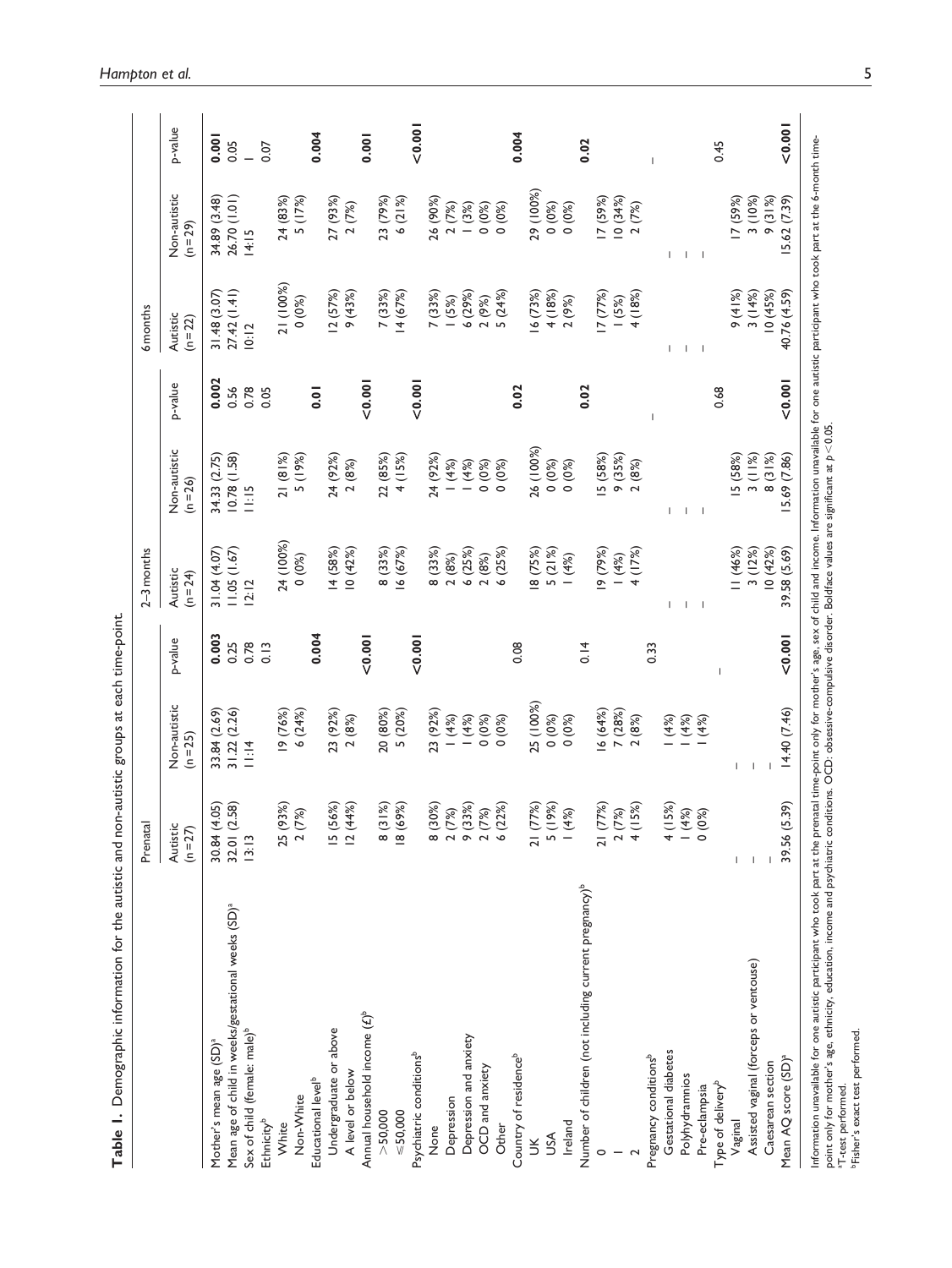to the infant, such as 'I generally like to keep my baby as close as possible to me') and 'involvement' (promoting the infant's development, such as 'I encourage my baby to develop skills such as walking or talking'). Discipline and routine are intended to correspond to the dimension of control, and nurturance to the dimension of warmth, in relation to models of parenting styles for older children (Baumrind, 1978). Cronbach's alpha for the subscales range from 0.65 to 0.88 (Arnott & Brown, 2013).

#### *Community involvement*

Feedback on a draft of the manuscript was given by email by two autistic mothers who did not take part in the research. They were contacted through the Autism Centre of Excellence Advisory Panel (a database of autistic people volunteering to advise on research). The mothers felt that the language used was appropriate and gave suggestions relating to the interpretations of results (particularly around parenting style) which were then implemented. While this feedback was useful in helping to ensure that the language used and interpretation of results was more acceptable to the autistic community, it is acknowledged that feedback from only two mothers is unlikely to represent the diversity of perspectives present in the autistic community.

#### *Data analysis*

The Research Electronic Data Capture platform (Harris et al., 2009, 2019) was used to record data. Prenatally, data were missing for one item on the CPSS for one autistic participant and for one item on the EPDS for one autistic participant. These values were imputed using the individual participant's mode for that questionnaire. Data for income were unavailable for one autistic participant who took part at the prenatal time-point only and one autistic participant who took part at the 6-month timepoint only. Data for psychiatric conditions were unavailable for one autistic participant who took part at the 6-month time-point only. Values were imputed with the mode of the autistic group. Analyses were run with and without the imputed data and the pattern of results did not change.

For analyses involving one time-point only, linear regressions were conducted with group (autistic/non-autistic) as a predictor of scores. Parity (primiparous or multiparous) and income were included as covariates. A history of mental health conditions is associated with poorer perinatal mental health (Lancaster et al., 2010). As such, whether or not participants had received a prior diagnosis of depression was included as a covariate in the analysis of depression scores. Similarly, a prior diagnosis of an anxiety disorder (as classified according to the *Diagnostic and Statistical Manual of Mental Disorders* (5th ed.; *DSM*-5; APA, 2013)) was included as a covariate in the analysis of anxiety scores.

To provide descriptive statistics on how prior and current mental health compare, for both depression and anxiety, the percentage of participants in each group with a prior diagnosis is reported alongside the percentage of participants scoring above the cut-off at each time-point. The percentage of participants scoring in the clinical range is reported for stress and parenting confidence. For stress, depression and anxiety, the percentage of participants scoring above the cut-off during pregnancy who do not score above the cut-off at either postnatal time-point are reported in the text, in addition to the percentage scoring above the cut-off during at least one postnatal time-point who had not scored above the cut-off during pregnancy. These data are presented to provide an indication of the timing of onset of clinical levels of symptoms.

For those questionnaires completed at all time-points, multilevel models (using maximum likelihood estimation) were conducted. Group, time-point, an interaction between group and time-point, income and parity were included as fixed effects, with scores on the questionnaires as the outcome. For each model, a random intercept for participant was included and models additionally involving a random slope for time-point (to allow for the effect of time-point to differ across participants) and models involving a random slope for time-point and a first-order autoregressive covariance structure (as time-points were approximately evenly spaced) were also considered. The inclusion of random slopes and covariance structures did not significantly improve the models and resulted in higher Akaike information criterion (AIC)/Bayesian information criterion (BIC) values, and therefore random slopes and covariance structures were not included in the final models.

For models where the assumptions of normality of residuals and/or homoscedasticity were violated, robust standard errors and p-values were calculated through bootstrapping with 2000 replications.

Participant attrition may influence results pertaining to changes over time, for example, whether those experiencing greater challenges feel unable to continue their participation. Analyses were run with and without those with incomplete data for one or more time-points and results relating to time-point did not substantially differ (full results are provided in Supplementary Tables S1 to S4). As such, only analyses involving all participants (including those with incomplete data) are reported.

## **Results**

#### *Stress*

At each time-point, the autistic group had higher stress scores than the non-autistic group and a greater percentage scored above the cut-off (Table 2; Figure 2). For the autistic group, a minority of those who scored above the cut-off during pregnancy did not go on to score above the cut-off at either postnatal time-point (29%) and, similarly, only a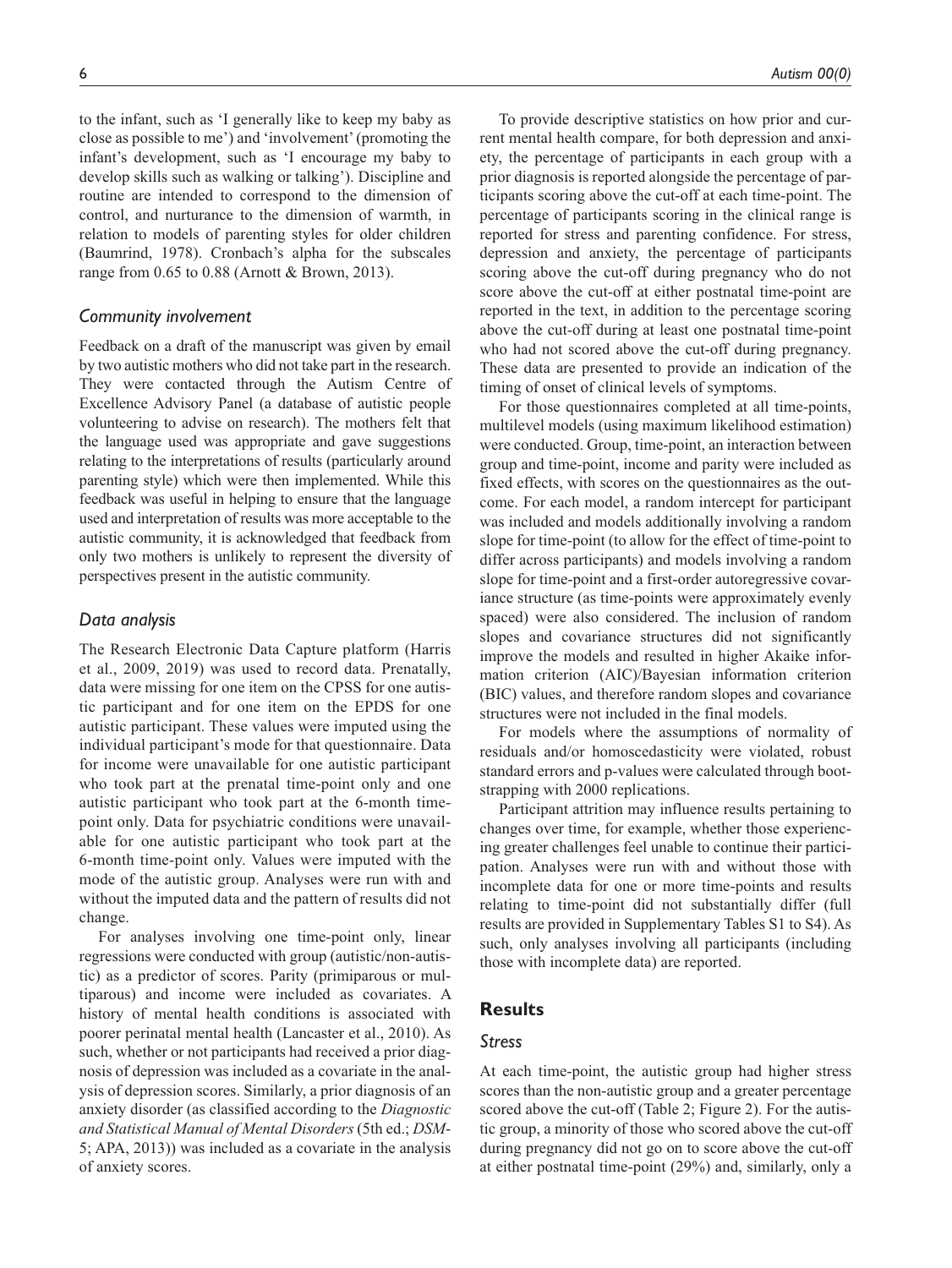|                                      | Prenatal             |                          | $2-3$ months           |                          | 6 months             |                          |
|--------------------------------------|----------------------|--------------------------|------------------------|--------------------------|----------------------|--------------------------|
|                                      | Autistic<br>$(n=27)$ | Non-autistic<br>$(n=25)$ | Autistic<br>$(n = 24)$ | Non-autistic<br>$(n=26)$ | Autistic<br>$(n=22)$ | Non-autistic<br>$(n=29)$ |
| Mean stress score (SD)               | 23.48(7.17)          | 14.08 (6.26)             | 20.04 (7.78)           | 13.00(6.15)              | 19.00(5.82)          | 12.35(6.17)              |
| N $(\%)$ above cut-off ( $\geq 20$ ) | 20(74)               | 4(16)                    | 14 (58)                | 3(12)                    | 11(50)               | 4(14)                    |

**Table 2.** Stress scores and the number and percentage of participants scoring above the cut-off at each time-point.



**Figure 2.** Mean stress scores for the autistic and non-autistic groups at each time-point (error bars represent 95% confidence intervals).

minority of those who scored above the cut-off during at least one postnatal time-point had not scored above the cut-off during pregnancy (13%). Conversely, for the nonautistic group, all of those who scored above the cut-off during pregnancy did not go on to score above the cut-off at either postnatal time-point and all of those who scored above the cut-off during at least one postnatal time-point had not scored above the cut-off during pregnancy.

A multilevel model revealed that group significantly predicted stress scores (Table 3). Post hoc tests (with Tukey adjustment) confirmed that the autistic group scored significantly higher at all time-points (prenatal: B  $(SE)=7.62$  (1.98),  $p=0.004$ ; 2-3 months: B  $(SE)=6.50$  $(2.02)$ ,  $p=0.02$ ; 6 months: B (SE)=6.28 (1.99),  $p=0.03$ ). Time-point did not significantly predict stress scores and there was no significant group-by-time-point interaction.

#### *Depression*

The autistic group had higher depression scores than the non-autistic group at each time-point (Table 4; Figure 3). A greater percentage of the autistic group than the

**Table 3.** Results of the model for stress scores.

|                           | B (SE)        | p-value |
|---------------------------|---------------|---------|
| Group                     | 7.50 (1.84)   | < 0.001 |
| Time-point                | $-1.00(0.66)$ | 0.12    |
| Group $\times$ Time-Point | $-0.74(0.91)$ | 0.43    |
| Income                    | $-3.35(1.67)$ | 0.05    |
| Parity                    | 1.76(1.55)    | 0.26    |
|                           |               |         |

Boldface values are significant at *p* < 0.05.

non-autistic group scored above the cut-off for depression at each time-point and a greater percentage had a prior diagnosis of depression. For each time-point, the percentage of those scoring above the cut-off and the percentage of those with a prior diagnosis of depression were similar. Many (autistic group: 43%; non-autistic group: 67%) of those who scored above the cut-off during pregnancy did not go on to score above the cut-off at either postnatal time-point. Around half (autistic group: 54%; non-autistic group: 50%) of those who scored above the cut-off during at least one postnatal time-point did not score above the cut-off during pregnancy.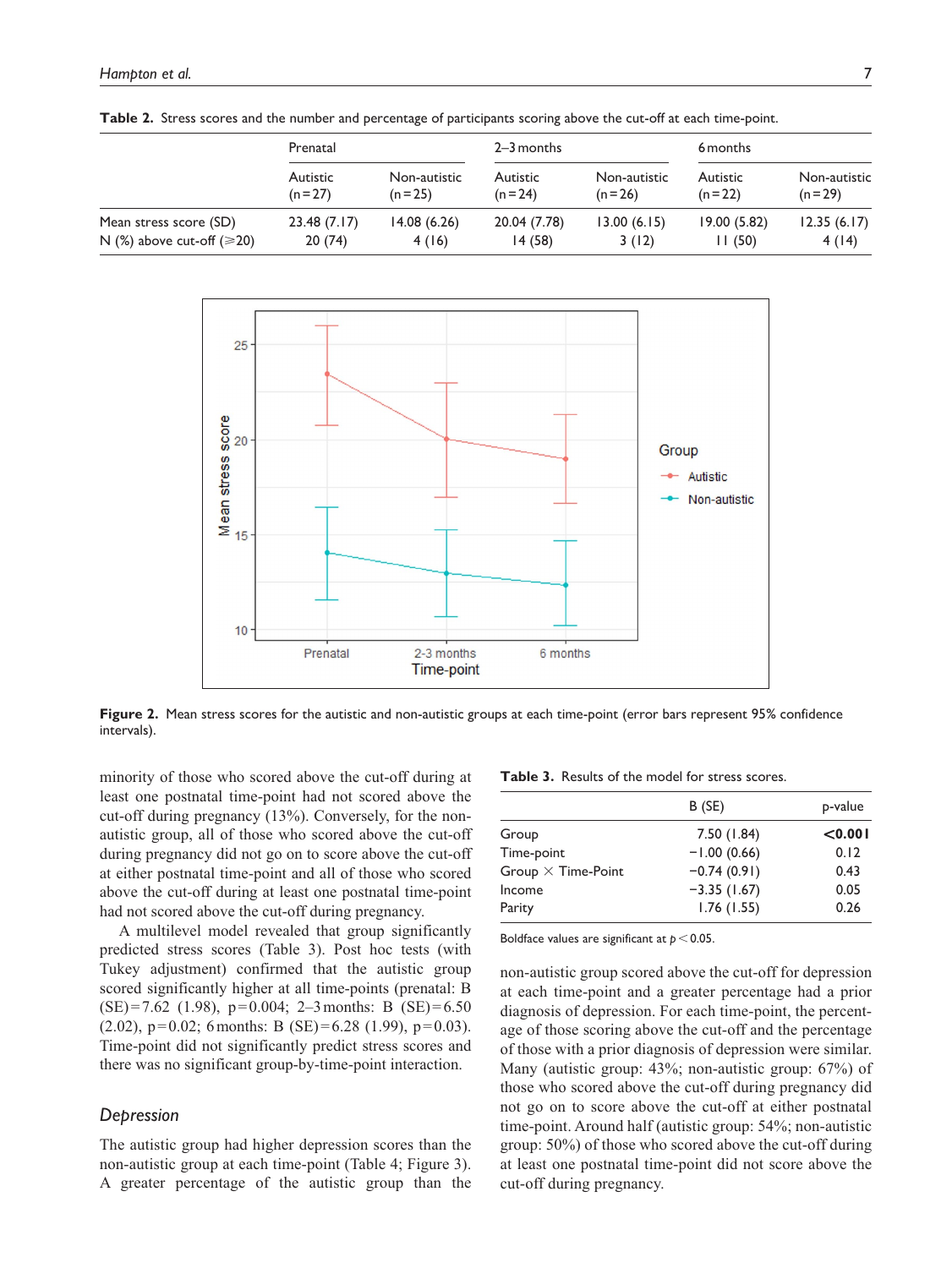Prenatal 2–3 months 6 months Autistic  $(n=27)$ Non-autistic  $(n=25)$ Autistic  $(n=23)$ Non-autistic  $(n=26)$ Autistic  $(n=21)$ Non-autistic  $(n=28)$ Mean depression score (SD) 12.56 (6.74) 6.72 (4.20) 10.87 (6.43) 6.31 (4.01) 10.43 (6.26) 5.46 (4.58)  $N$  (%) above cut-off ( $\ge$ 13) 13 (48) 3 (12) 11 (48) 2 (8) 8 (38) 3 (11) N (%) with a prior depression diagnosis 14 (52) 2 (8) 11 (48) 2 (8) 9 (43) 3 (11)





**Figure 3.** Mean depression scores for the autistic and non-autistic groups at each time-point (error bars represent 95% confidence intervals).

A multilevel model revealed that group significantly predicted depression scores, indicating that the autistic group scored significantly higher across the three timepoints as a whole (Table 5). Post hoc tests (with Tukey adjustment) indicated that group differences did not reach significance at any particular time-point (prenatal: B (SE) = 3.77 (1.74),  $p = 0.27$ ; 2–3 months: B (SE) = 3.81  $(1.76)$ ,  $p = 0.27$ ; 6 months: B (SE) = 4.19 (1.75),  $p = 0.17$ ). Time-point did not significantly predict depression scores and there was no significant group-by-time-point interaction.

## *Anxiety*

The autistic group had higher anxiety scores than the nonautistic group at each time-point (Table 6; Figure 4). A greater percentage of the autistic group than the non-autistic group scored above the cut-off for anxiety at each timepoint and had a prior diagnosis of an anxiety disorder. For both groups, a greater percentage scored above the cut-off

|  |  |  | Table 5. Results of the model for depression scores. |  |
|--|--|--|------------------------------------------------------|--|
|--|--|--|------------------------------------------------------|--|

|                           | B(SE)          | p-value |
|---------------------------|----------------|---------|
| Group                     | 3.72(1.69)     | 0.03    |
| Time-point                | $-0.70(0.50)$  | 0.18    |
| Group $\times$ Time-Point | 0.19(0.71)     | 0.79    |
| Income                    | $-0.75$ (1.44) | 0.60    |
| Parity                    | $-0.07(1.33)$  | 0.94    |
| Diagnosis of depression   | 3.80(1.51)     | 0.01    |

Bootstrapped standard errors and p-values reported. Boldface values are significant at *p* < 0.05.

at the prenatal and 2-3 month time-points than had a prior diagnosis of an anxiety disorder. For the non-autistic group, but not the autistic group, this was also the case at the 6-month time-point. Many (autistic group: 40%; nonautistic group: 40%) of those who scored above the cut-off during pregnancy did not go on to score above the cut-off at either postnatal time-point. The percentage of those who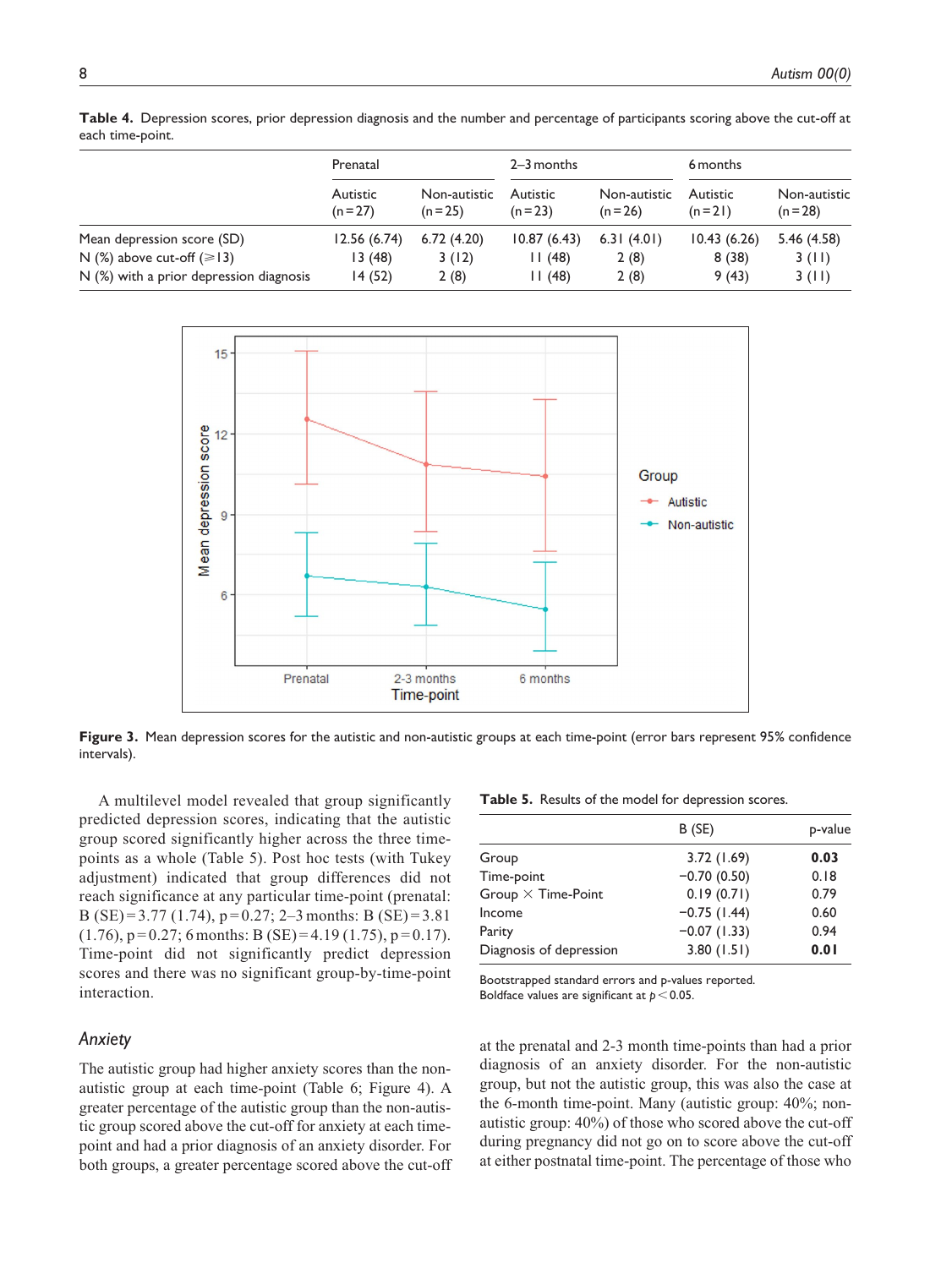|                                                               | Prenatal             |                                   | $2 - 3$ months                                                                              |                                   | 6 months |                          |
|---------------------------------------------------------------|----------------------|-----------------------------------|---------------------------------------------------------------------------------------------|-----------------------------------|----------|--------------------------|
|                                                               | Autistic<br>$(n=27)$ | Non-autistic Autistic<br>$(n=25)$ | $(n=23)$                                                                                    | Non-autistic Autistic<br>$(n=26)$ | $(n=22)$ | Non-autistic<br>$(n=29)$ |
| Mean anxiety score (SD)<br>N $(\%)$ above cut-off $(\geq 40)$ | 21(78)               | 7 (28)                            | 48.22 (13.72) 34.76 (11.46) 45.96 (16.01) 29.96 (8.65) 42.36 (12.67) 29.34 (7.61)<br>13(54) | 5 (19)                            | 10(45)   | 3(10)                    |

N  $(\%)$  with a prior anxiety disorder diagnosis  $14 (52)$  1  $(4)$  11  $(48)$  1  $(4)$  10  $(45)$  1  $(3)$ 

**Table 6.** Anxiety scores, prior anxiety diagnosis and the number and percentage of participants scoring above the cut-off at each time-point.



Figure 4. Mean anxiety scores for the autistic and non-autistic groups at each time-point (error bars represent 95% confidence intervals).

scored above the cut-off during at least one postnatal timepoint having not scored above the cut-off during pregnancy was greater for the non-autistic group (40%) than the autistic group (20%).

A multilevel model revealed that group significantly predicted anxiety scores (Table 7). Post hoc tests (with Tukey adjustment) indicated that the autistic group scored significantly higher at the 2- to 3-month (B  $(SE) = 13.78$ ) (4.07), p=0.02) and 6-month (B (SE)=12.35 (4.02),  $p=0.04$ ) time-points but not the prenatal time-point (B)  $(SE)=9.25$  (4.05),  $p=0.22$ ). Time-point significantly predicted anxiety scores. Post hoc tests (with Tukey adjustment) revealed a significant decrease from the prenatal to the 6-month time-point (B (SE)= $-6.34$  (2.39), p=0.02), although there was no significant difference between the prenatal and 2- to 3-month time-points (B  $(SE) = -5.45$  $(2.40)$ ,  $p=0.06$ ), nor between the 2- to 3-month and 6-month time-points (B (SE)=−0.89 (2.32), p=0.92). There was no significant group-by-time-point interaction.

**Table 7.** Results of the model for anxiety scores.

|                           | B (SE)        | p-value |
|---------------------------|---------------|---------|
| Group                     | 10.18(4.00)   | 0.01    |
| Time-point                | $-3.11(1.23)$ | 0.01    |
| Group $\times$ Time-Point | 1.50(1.74)    | 0.37    |
| Income                    | $-3.29(3.13)$ | 0.29    |
| Parity                    | 0.81(2.95)    | 0.80    |
| Diagnosis of anxiety      | 3.63(3.65)    | 0.32    |

Bootstrapped standard errors and p-values reported. Boldface values are significant at *p* < 0.05.

## *Satisfaction with life*

While the autistic group scored lower than the non-autistic group on satisfaction with life at each time-point (Table 8; Figure 5), a multilevel model revealed that neither group nor time-point significantly predicted scores and there was no significant group-by-time-point interaction (Table 9).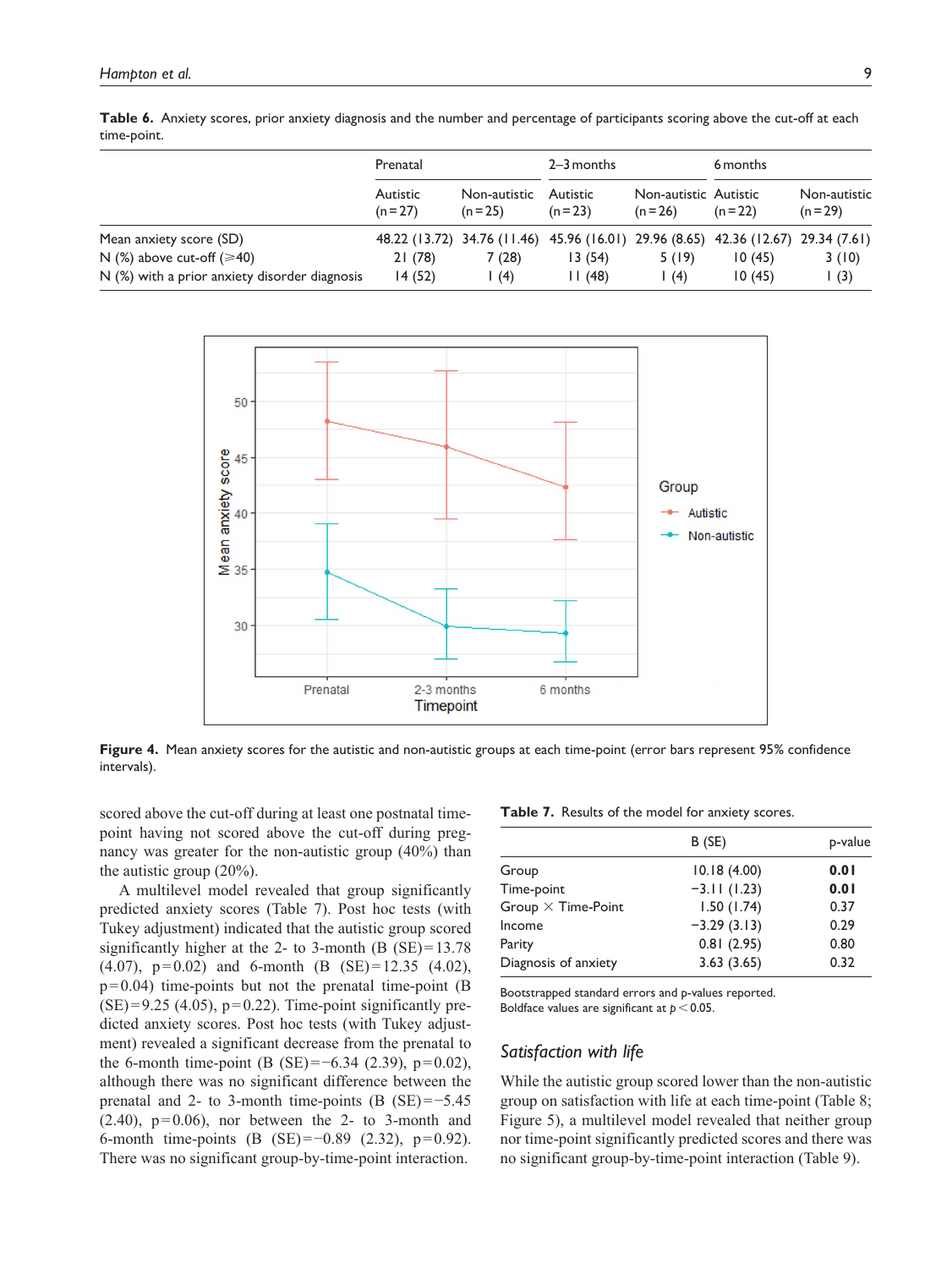**Table 8.** Satisfaction with life scores at each time-point.

|                                        | Prenatal                  |                          | 2–3 months                |                          | 6 months             |                          |
|----------------------------------------|---------------------------|--------------------------|---------------------------|--------------------------|----------------------|--------------------------|
|                                        | Autistic<br>$(n=27)$      | Non-autistic<br>$(n=25)$ | Autistic<br>$(n=23)$      | Non-autistic<br>$(n=26)$ | Autistic<br>$(n=21)$ | Non-autistic<br>$(n=29)$ |
| Mean satisfaction with life score (SD) | 22.41 (7.86) 28.12 (5.75) |                          | 24.26 (7.12) 29.31 (5.07) |                          | 25.05 (5.69)         | 28.62 (4.82)             |



**Figure 5.** Mean satisfaction with life scores for the autistic and non-autistic groups at each time-point (error bars represent 95% confidence intervals).

**Table 9.** Results of the model for satisfaction with life scores.

|                           | B (SE)        | p-value |
|---------------------------|---------------|---------|
| Group                     | $-2.81(1.83)$ | 0.13    |
| Time-point                | 0.53(0.51)    | 0.28    |
| Group $\times$ Time-Point | 0.44(0.74)    | 0.56    |
| Income                    | 4.56 (1.68)   | 0.004   |
| Parity                    | $-0.37(1.53)$ | 0.84    |

Bootstrapped standard errors and p-values reported. Boldface values are significant at *p* < 0.05.

## *Infancy parenting styles*

Linear regressions revealed that the autistic group scored significantly lower than the non-autistic group on the discipline subscale of the IPSQ, although there were no significant group differences on anxiety, involvement, nurturance or routine (Table 10).

## *Parenting confidence*

A slightly greater percentage of the autistic group than the non-autistic group scored within the moderate and severe

clinical ranges for low parenting confidence (Table 11), although linear regression revealed no significant association between group and KPCS scores (Table 12).

## **Discussion**

This is the first study to explore trajectories of perinatal well-being among autistic people. The findings indicate higher perinatal stress, depression and anxiety symptoms among autistic people. This is consistent with evidence that autistic people have increased risk of mental health conditions (Lai et al., 2019), including prenatal and postnatal depression (Pohl et al., 2020).

Higher perinatal stress, depression and anxiety may in part be due to the perinatal challenges that some autistic people face, including heightened sensory experiences, a lack of autism understanding among health care professionals, communication barriers to healthcare (Gardner et al., 2016; Rogers et al., 2017) and parenting challenges (Pohl et al., 2020). Hormonal differences may also play a role, given findings of altered hormone levels and increased risk of hormone-related conditions among autistic females (Gasser et al., 2020; Pohl et al., 2014). For anxiety, group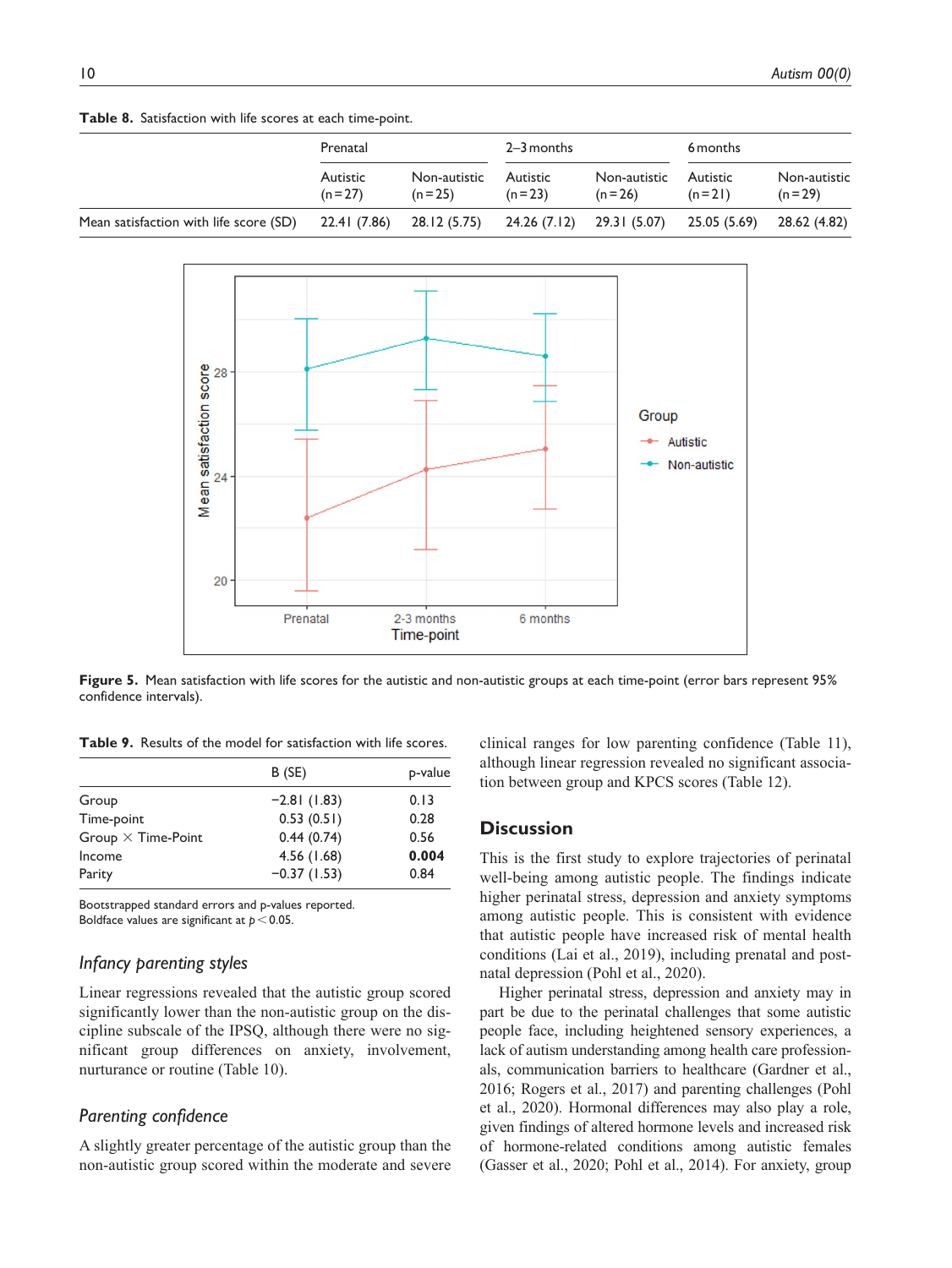**Table 10.** Scores and results of regression models for the IPSQ subscales.

|                                                         | Autistic    | Non-autistic | B(SE)         | p-value |
|---------------------------------------------------------|-------------|--------------|---------------|---------|
|                                                         | $(n=22)$    | $(n=29)$     |               |         |
| Mean anxiety (SD)                                       | 11.10(3.27) | 9.28(2.62)   |               |         |
| Group                                                   |             |              | 1.12(0.93)    | 0.24    |
| Income                                                  |             |              | $-0.57(0.92)$ | 0.54    |
| Parity                                                  |             |              | $-2.34(0.84)$ | 0.01    |
| Model: F(3, 46) = 4.42, p = 0.01, $R^2$ = 0.22          |             |              |               |         |
| Mean discipline (SD) <sup>a</sup>                       | 9.71(3.44)  | 11.93(4.94)  |               |         |
| Group                                                   |             |              | $-3.53(1.73)$ | 0.04    |
| Income                                                  |             |              | $-1.93(1.84)$ | 0.30    |
| Parity                                                  |             |              | $-1.90(1.31)$ | 0.18    |
| Model: F(3, 46) = 2.26, p = 0.09, R <sup>2</sup> = 0.13 |             |              |               |         |
| Mean involvement (SD)                                   | 17.91(3.00) | 18.76(2.57)  |               |         |
| Group                                                   |             |              | $-1.35(0.93)$ | 0.16    |
| Income                                                  |             |              | $-0.56(0.92)$ | 0.55    |
| Parity                                                  |             |              | $-1.21(0.84)$ | 0.16    |
| Model: F(3, 46) = 1.16, p = 0.33, $R^2$ = 0.07          |             |              |               |         |
| Mean nurturance (SD)                                    | 14.48(2.89) | 12.76(2.08)  |               |         |
| Group                                                   |             |              | 1.38(0.84)    | 0.11    |
| Income                                                  |             |              | $-0.69(0.83)$ | 0.41    |
| Parity                                                  |             |              | 0.08(0.76)    | 0.92    |
| Model: F(3, 46) = 2.18, p = 0.10, $R^2$ = 0.12          |             |              |               |         |
| Mean routine (SD)                                       | 15.86(4.66) | 16.90(3.36)  |               |         |
| Group                                                   |             |              | $-0.49(1.36)$ | 0.72    |
| Income                                                  |             |              | 0.78(1.34)    | 0.56    |
| Parity                                                  |             |              | 0.89(1.22)    | 0.47    |
| Model: F(3, 46) = 0.54, p = 0.66, $R^2$ = 0.03          |             |              |               |         |

IPSQ: Infancy Parenting Styles Questionnaire. Boldface values are significant at *p* < 0.05. <sup>a</sup>Bootstrapped standard errors and p-values reported.

| Table 11. KPCS scores and the number and percentage of |  |  |  |
|--------------------------------------------------------|--|--|--|
| participants scoring in the clinical range.            |  |  |  |

|                                               | Autistic<br>$(n=22)$ | Non-autistic<br>$(n=29)$ |
|-----------------------------------------------|----------------------|--------------------------|
| Mean KPCS score (SD)                          | 37.62 (5.95)         | 40.08 (3.33)             |
| N $(\%)$ below clinical cut-off ( $\leq 39$ ) | 10 (48%)             | 8 (28%)                  |
| N (%) Mild clinical range (36-39)             | 4 (19%)              | 7(24%)                   |
| N (%) Moderate clinical range<br>$(31 - 35)$  | 3(14%)               | (3%)                     |
| N $(\%)$ Severe clinical range ( $\leq 30$ )  | 3(14%)               | $0(0\%)$                 |

KPCS: Karitane Parenting Confidence Scale.

differences reached significance for the postnatal timepoints only, indicating that postnatal stressors may be particularly influential in driving group differences. These stressors may include parenting challenges such as multitasking, as well as feeling isolated, judged and unsupported (Pohl et al., 2020). The groups did not significantly differ on satisfaction with life scores. While the measures of stress, depression and anxiety focus on recent feelings, the SWLS concerns satisfaction with one's life as a whole and as such may be less sensitive to current changes in well-being.

|  |  |  | Table 12. Results of the regression model for KPCS scores. |  |  |  |  |
|--|--|--|------------------------------------------------------------|--|--|--|--|
|--|--|--|------------------------------------------------------------|--|--|--|--|

|        | B (SE)                                         | p-value |
|--------|------------------------------------------------|---------|
|        |                                                |         |
| Group  | $-1.97(1.45)$                                  | 0.18    |
| Income | 1.69(1.51)                                     | 0.25    |
| Parity | 2.17(1.16)                                     | 0.07    |
|        | Model: F(3, 46) = 3.16, p = 0.03, $R^2$ = 0.17 |         |

KPCS: Karitane Parenting Confidence Scale.

Bootstrapped standard errors and p-values reported.

It is possible that group differences in well-being are not particular to the perinatal period but reflect lower preexisting well-being among autistic people (indeed, a greater proportion of the autistic group had a prior diagnosis of a psychiatric condition). However, group differences in depression and anxiety scores remained after accounting for a prior diagnosis of depression or anxiety, respectively, suggesting that higher depression and anxiety among the autistic group may not solely be the result of baseline differences in mental health. The possibility nevertheless remains that group differences in stress, depression and anxiety are, at least in part, driven by higher pre-existing levels of mental health symptomatology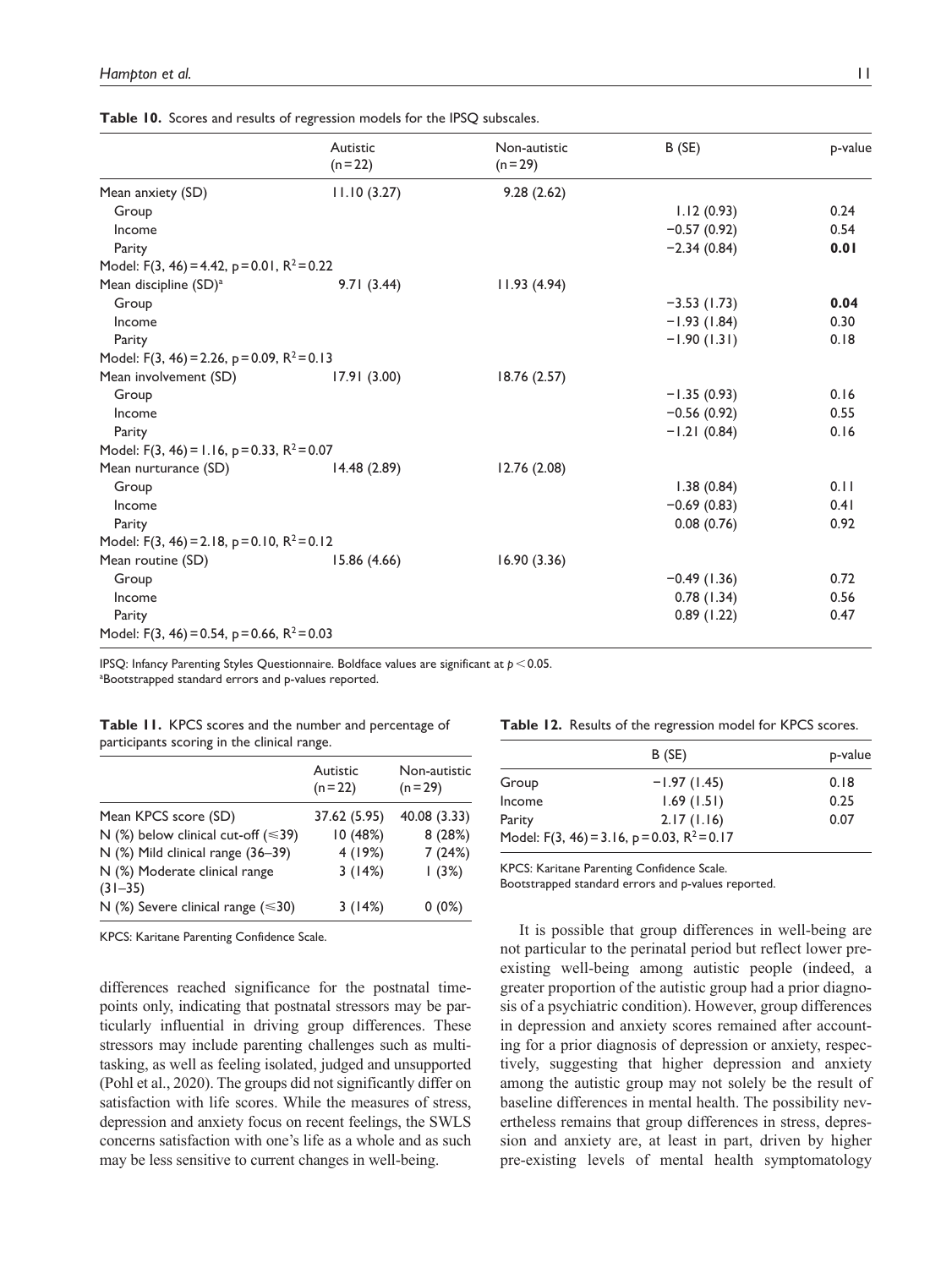(including obsessive-compulsive disorder (OCD) and other mental health conditions) among autistic participants. It is important that maternity services are aware that autistic people may be vulnerable to worse perinatal mental health and this vulnerability may be linked to higher pre-existing mental health symptomatology among autistic people. Further research should attempt to elucidate the mechanisms that contribute towards worse perinatal mental health among some autistic people, including the role of pre-existing vulnerability to mental health conditions.

For both groups, the percentage of participants with a prior diagnosis of depression and those scoring in the clinical range for depression were similar. However, the percentage of participants scoring in the clinical range for anxiety tended to be greater than the percentage with a prior diagnosis. This may suggest that the majority of cases of perinatal depression are preceded by a diagnosis of depression, whereas a substantial percentage of cases of perinatal anxiety may not be preceded by an anxiety disorder diagnosis. This may be due to new cases of anxiety arising during the perinatal period or may reflect underdiagnosis of anxiety pre-pregnancy. This may have clinical implications, such that while maternity services may be able to consider a prior diagnosis of depression as a vulnerability factor for depression, a prior diagnosis of an anxiety disorder may be a less strong predictor of perinatal anxiety. Perinatal anxiety may therefore be harder to detect and this may lead to parents not getting the support they require.

Stress, anxiety and depression scores tended to decrease over time for both groups, although this decrease only reached significance for anxiety. This pattern reflects prior findings in the general population of higher depression and anxiety during pregnancy than postnatally (Figueiredo & Conde, 2011; Heron et al., 2004). Improved well-being postnatally may be due to pregnancy-related worries (concerning childbirth and the unborn child's health) becoming resolved after birth. It may also be due to physiological factors such as changes in hormone levels or the alleviation of the physical burden of pregnancy. The presence of social and financial support from others (such as a partner, family, friends and a peer support network of other parents) may also be a protective factor against poorer postnatal well-being (Pao et al., 2019). It would be important for future research to consider the role that a support network plays in this regard for autistic people, particularly given associations between autism and increased loneliness (Ee et al. 2019), which could lead to greater feelings of isolation postnatally and represent a risk factor for worse wellbeing. For both groups, many of those scoring above the cut-off on the questionnaires during pregnancy no longer scored above the cut-off postnatally, while many of those scoring above the cut-off postnatally had not previously scored above the cut-off during pregnancy. This suggests substantial movement across the thresholds for stress,

depression and anxiety symptoms over the course of the perinatal period and echoes similar findings for depression (Underwood et al., 2016). For stress in particular, there was greater movement across the threshold over time for the non-autistic group than the autistic group, perhaps reflecting greater pre-existing vulnerability to stress within the autistic group rather than fluctuations specific to the perinatal period.

The autistic group scored lower on the discipline subscale of the IPSQ, indicating that this group were less willing to endorse beliefs such as 'My baby sometimes does things that are naughty' and 'It is never too young to start disciplining a child'. It is important to note that this subscale concerns infants below 1year old and may not reflect parents' attitude towards providing appropriate discipline with older offspring. The group difference in discipline may be due to autistic participants taking a more accepting approach towards their infant's behaviour, rather than judging their behaviour negatively. A reduced tendency towards conformity among autistic people (Yafai et al., 2014) may enable a more accepting approach towards parenting that is less constrained by dominant ideas of what constitutes acceptable child behaviour. While potentially bringing benefits, such an approach could also make certain aspects of parenting more challenging. The concept of parenthood is informed by culturally variable social norms and expectations (such as gendered role distributions, for example). If autistic people approach parenting in ways that are less constrained by these expectations, this could influence the feelings of being judged and misunderstood by others that autistic mothers report experiencing (Pohl et al., 2020).

The groups did not differ in their self-perception of their parenting anxiety, involvement, nurturance or routine. This suggests that autistic and non-autistic people may be just as likely to demonstrate these parenting behaviours. The groups did not significantly differ on parenting confidence, although a greater percentage of autistic than non-autistic participants scored in the clinical range. This may indicate that there is a slightly greater proportion of autistic parents who would benefit from support to improve their parenting confidence. The group difference in those scoring in the clinical range is small, however, limiting the ability to make strong conclusions based on this finding. The lack of group differences in most areas of parenting is in contrast to the presence of group differences in mental health. Given associations between mental health and parenting confidence (Kohlhoff & Barnett, 2013) and sensitivity (Field, 2010), it may be expected that higher mental health symptoms among the autistic group would accompany lower confidence, involvement and nurturance. The lack of group differences in parenting may be influenced by the small sample size, the self-report nature of the data or may indicate that autistic parents are able to compensate for higher mental health symptoms. It is possible, for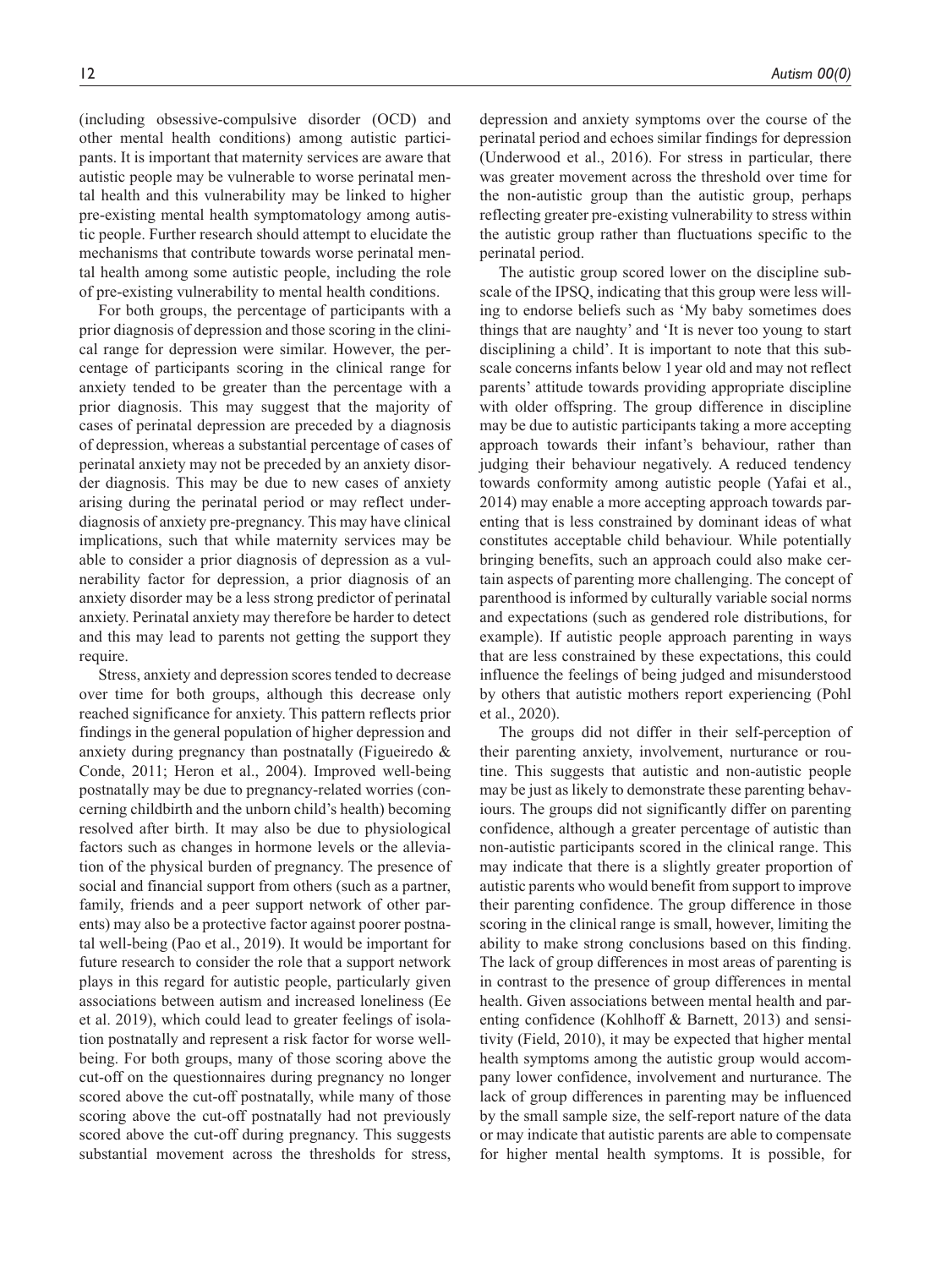example, that autistic mothers may have increased awareness of the challenges they face as a parent due to having received an autism diagnosis and may therefore attempt to compensate for these challenges to a greater extent than non-autistic mothers.

## *Limitations*

This data set is novel as it follows autistic people longitudinally through pregnancy and the postnatal period. However, due to recruitment challenges, the sample size is small. Currently pregnant autistic people are a rare group, given that females are diagnosed with autism less frequently than males and that those recruited were required to be in a narrow window of pregnancy to take part. The longitudinal nature of the study imposed a further burden upon participants, which may be prohibitive for those navigating the challenges of pregnancy and postnatal responsibilities. Some null findings may be due to a lack of power and future studies employing larger samples are necessary to corroborate the present findings.

Questionnaires were administered at one prenatal timepoint only meaning that changes in well-being across pregnancy (perhaps due to changing concerns and physical experiences as pregnancy progresses) were not explored.

The autistic and non-autistic groups were not well matched. The groups differed on socio-economic factors, prior history of psychiatric conditions and country of residence, all of which may affect experiences of perinatal health care. Future studies would benefit from the inclusion of a well-matched comparison group.

Stress, depression and anxiety scores prior to pregnancy were not collected and it is therefore unclear whether the perinatal period represents a particularly vulnerable time for lower well-being among autistic people or rather that group differences reflect pre-existing differences in mental health. Prospective studies exploring well-being from before pregnancy until the postnatal period could tease apart these issues.

## **Conclusions and clinical implications**

Autistic people may be vulnerable to higher perinatal stress, depression and anxiety than non-autistic people and perinatal healthcare professionals should be aware of this increased vulnerability. The findings highlight the need for effective screening and support surrounding perinatal well-being for autistic people. Given the variation among participants' scores, it is likely that different levels of support are required for different individuals and professionals should provide personalised support according to the challenges the individual is facing. The tentative finding of an improvement in well-being from pregnancy to the postnatal period may indicate that, for both autistic and nonautistic people, pregnancy may be a period of increased need for support. Some autistic parents may benefit from support to improve their parenting confidence. However, professionals working with autistic parents should be aware that autistic people report being no less likely to engage in positive parenting behaviours such as providing nurturance, involvement and routine.

## **Acknowledgements**

We are extremely grateful to all those who gave their time to participate. We would like to thank Kate Maxwell and Leona Strauss for their support with data collection as well as Tara Douglas and Kelly Howes for kindly giving feedback.

### **Availability of data**

The anonymised data set is available on reasonable request from Sarah Hampton ([sch41@cam.ac.uk](mailto:sch41@cam.ac.uk)).

## **Declaration of conflicting interests**

The author(s) declared no potential conflicts of interest with respect to the research, authorship and/or publication of this article.

## **Funding**

The author(s) disclosed receipt of the following financial support for the research, authorship and/or publication of this article: This work was supported by the Autism Research Trust, and the Cambridge University MRC Doctoral Training Programme consisting of funding from the Medical Research Council, the Pinsent Darwin fund and the Sackler Trust. S.B.-C. received funding from the Wellcome Trust 214322\Z\18\Z. For the purpose of Open Access, the author has applied a CC BY public copyright licence to any Author Accepted Manuscript version arising from this submission. S.B.-C. also received funding from Innovative Medicines Initiative 2 Joint Undertaking (JU) under Grant Agreement No. 777394. The JU receives support from the European Union's Horizon 2020 research and innovation programme and EFPIA and AUTISM SPEAKS, Autistica and SFARI. SBC also received funding from Autistica, the MRC and the NIHR Cambridge Biomedical Research Centre. The research was supported by the National Institute for Health Research (NIHR) Collaboration for Leadership in Applied Health Research and Care East of England at Cambridgeshire and Peterborough NHS Foundation Trust. The views expressed are those of the authors and not necessarily those of any of the aforementioned funders.

#### **ORCID iDs**

Sarah Hampton D <https://orcid.org/0000-0001-5967-9845> Carrie Allison **D** <https://orcid.org/0000-0003-2272-2090> Ezra Aydin  $\Box$  <https://orcid.org/0000-0003-4845-053X>

#### **Supplemental material**

Supplemental material for this article is available online.

#### **Notes**

1. The term *well-being* is used throughout as a broad term encompassing aspects of mental health, including, but not limited to, stress, depression, anxiety and satisfaction with life.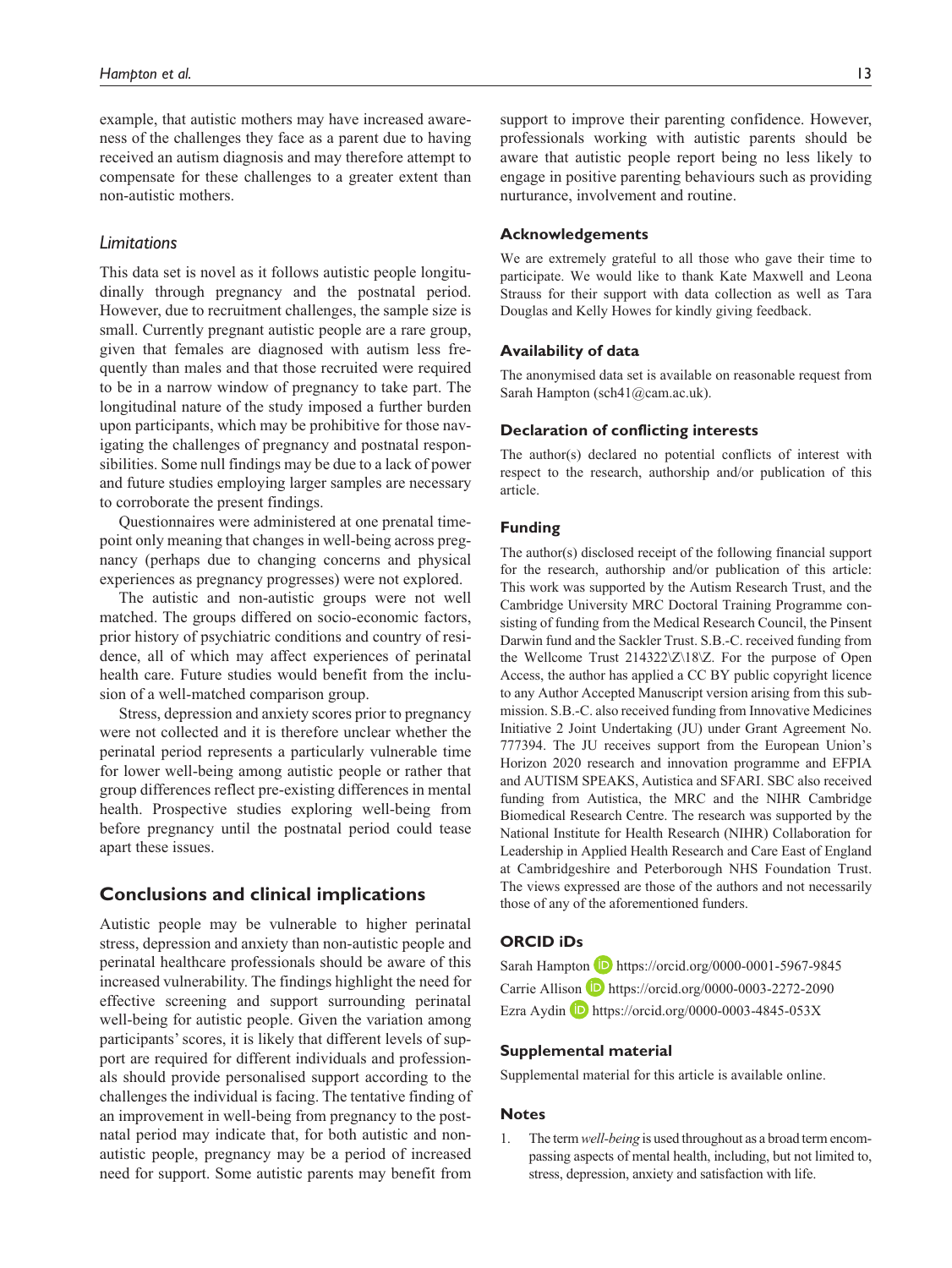2. While all participants identified as women, it is acknowledged that autistic people may have higher rates of genderdiverse identities (Warrier et al., 2020) and that gender expression and norms may be perceived differently by autistic women (Kanfiszer et al., 2017). This may affect how pregnancy and the role of being a mother are experienced for autistic people.

## **References**

- Aasheim, V., Waldenström, U., Rasmussen, S., Espehaug, B., & Schytt, E. (2014). Satisfaction with life during pregnancy and early motherhood in first-time mothers of advanced age: A population-based longitudinal study. *BMC Pregnancy and Childbirth*, *14*, Article 86. [https://doi.org/10.1186/1471-](https://doi.org/10.1186/1471-2393-14-86) [2393-14-86](https://doi.org/10.1186/1471-2393-14-86)
- Accortt, E. E., Cheadle, A. C. D., & Schetter, C. D. (2015). Prenatal depression and adverse birth outcomes: An updated systematic review. *Maternal and Child Health Journal*, *19*(6), 1306–1337. [https://doi.org/10.1007/s10995-014-](https://doi.org/10.1007/s10995-014-1637-2) [1637-2](https://doi.org/10.1007/s10995-014-1637-2)
- American Psychiatric Association. (2013). *Diagnostic and statistical manual of mental disorders (DSM-5®)*. American Psychiatric Publishing. [http://doi.org/10.1176/appi.books.](http://doi.org/10.1176/appi.books.9780890425596) [9780890425596](http://doi.org/10.1176/appi.books.9780890425596)
- Arnott, B., & Brown, A. (2013). An exploration of parenting behaviours and attitudes during early infancy: Association with maternal and infant characteristics. *Infant and Child Development*, *22*(4), 349–361. [https://doi.org/10.1002/icd](https://doi.org/10.1002/icd.1794) [.1794](https://doi.org/10.1002/icd.1794)
- Ashwood, K. L., Gillan, N., Horder, J., Hayward, H., Woodhouse, E., McEwen, F. S., Findon, J., Eklund, H., Spain, D., Wilson, C. E., Cadman, T., Young, S., Stoencheva, V., Murphy, C. M., Robertson, D., Charman, T., Bolton, P., Glaser, K., Asherson, P., . . .Murphy, D. G. (2016). Predicting the diagnosis of autism in adults using the Autism-Spectrum Quotient (AQ) questionnaire. *Psychological Medicine*, *46*(12), 2595–2604. [https://doi.](https://doi.org/10.1017/S0033291716001082) [org/10.1017/S0033291716001082](https://doi.org/10.1017/S0033291716001082)
- Baron-Cohen, S., Wheelwright, S., Skinner, R., Martin, J., & Clubley, E. (2001). The autism-spectrum quotient (AQ): Evidence from Asperger syndrome/high-functioning autism, males and females, scientists and mathematicians. *Journal of Autism and Developmental Disorders*, *31*(1), 5–17.<https://doi.org/10.1023/a:1005653411471>
- Baumrind, D. (1978). Parental disciplinary patterns and social competence in children. *Youth & Society*, *9*(3), 239–267. <https://doi.org/10.1177/0044118X7800900302>
- Bergink, V., Kooistra, L., Lambregtse-van den Berg, M. P., Wijnen, H., Bunevicius, R., van Baar, A., & Pop, V. (2011). Validation of the Edinburgh Depression Scale during pregnancy. *Journal of Psychosomatic Research*, *70*(4), 385–389. [https://doi.org/10.1016/j.jpsychores.2010](https://doi.org/10.1016/j.jpsychores.2010.07.008) [.07.008](https://doi.org/10.1016/j.jpsychores.2010.07.008)
- Beydoun, H., & Saftlas, A. F. (2008). Physical and mental health outcomes of prenatal maternal stress in human and animal studies: A review of recent evidence. *Paediatric and Perinatal Epidemiology*, *22*(5), 438–466. [https://doi.](https://doi.org/10.1111/j.1365-3016.2008.00951.x) [org/10.1111/j.1365-3016.2008.00951.x](https://doi.org/10.1111/j.1365-3016.2008.00951.x)
- Cohen, S., Kamarck, T., & Mermelstein, R. (1983). A global measure of perceived stress. *Journal of Health and Social Behavior*, *24*(4), 385–396. [https://doi.org/10.2307](https://doi.org/10.2307/2136404) [/2136404](https://doi.org/10.2307/2136404)
- Coleman, P. K., & Karraker, K. H. (2003). Maternal self-efficacy beliefs, competence in parenting, and toddlers' behavior and developmental status. *Infant Mental Health Journal*, *24*(2), 126–148.<https://doi.org/10.1002/imhj.10048>
- Cox, J. L., Holden, J. M., & Sagovsky, R. (1987). Detection of postnatal depression. Development of the 10-item Edinburgh Postnatal Depression Scale. *The British Journal of Psychiatry: The Journal of Mental Science*, *150*, 782–786. <https://doi.org/10.1192/bjp.150.6.782>
- Črnčec, R., Barnett, B., & Matthey, S. (2008). Development of an instrument to assess perceived self-efficacy in the parents of infants. *Research in Nursing & Health*, *31*(5), 442–453. <https://doi.org/10.1002/nur.20271>
- Dennis, C.-L., Falah-Hassani, K., & Shiri, R. (2017). Prevalence of antenatal and postnatal anxiety: Systematic review and meta-analysis. *The British Journal of Psychiatry*, *210*(5), 315–323.<https://doi.org/10.1192/bjp.bp.116.187179>
- Diener, E., Emmons, R. A., Larsen, R. J., & Griffin, S. (1985). The Satisfaction With Life Scale. *Journal of Personality Assessment*, *49*(1), 71–75. [https://doi.org/10.1207/s1532](https://doi.org/10.1207/s15327752jpa4901_13) [7752jpa4901\\_13](https://doi.org/10.1207/s15327752jpa4901_13)
- Ding, X.-X., Wu, Y.-L., Xu, S.-J., Zhu, R.-P., Jia, X.-M., Zhang, S.-F., Huang, K., Zhu, P., Hao, J.-H., & Tao, F.-B. (2014). Maternal anxiety during pregnancy and adverse birth outcomes: A systematic review and meta-analysis of prospective cohort studies. *Journal of Affective Disorders*, *159*, 103–110. [https://doi.org/10.1016/j.jad](https://doi.org/10.1016/j.jad.2014.02.027) [.2014.02.027](https://doi.org/10.1016/j.jad.2014.02.027)
- Donovan, J. (2020). Childbirth experiences of women with autism spectrum disorder in an acute care setting. *Nursing for Women's Health*, *24*(3), 165–174. [https://doi.org/10.1016/j.](https://doi.org/10.1016/j.nwh.2020.04.001) [nwh.2020.04.001](https://doi.org/10.1016/j.nwh.2020.04.001)
- Ee, D., Hwang, Y. I. (Jane), Reppermund, S., Srasuebkul, P., Trollor, J. N., Foley, K.-R., & Arnold, S. R. C. (2019). Loneliness in adults on the autism spectrum. *Autism in Adulthood*, *1*(3), 182–193.<https://doi.org/10.1089/aut.2018.0038>
- Eberhard-Gran, M., Eskild, A., Tambs, K., Opjordsmoen, S., & Samuelsen, S. O. (2001). Review of validation studies of the Edinburgh Postnatal Depression Scale. *Acta Psychiatrica Scandinavica*, *104*(4), 243–249. [https://doi.org/10.1111/](https://doi.org/10.1111/j.1600-0447.2001.00187.x) [j.1600-0447.2001.00187.x](https://doi.org/10.1111/j.1600-0447.2001.00187.x)
- Elek, S. M., Hudson, D. B., & Bouffard, C. (2003). Marital and parenting satisfaction and infant care self-efficacy during the transition to parenthood: The effect of infant sex. *Issues in Comprehensive Pediatric Nursing*, *26*(1), 45–57. [https://](https://doi.org/10.1080/01460860390183065) [doi.org/10.1080/01460860390183065](https://doi.org/10.1080/01460860390183065)
- Field, T. (2010). Postpartum depression effects on early interactions, parenting, and safety practices: A review. *Infant Behavior & Development*, *33*(1), 1–6. [https://doi.org/10.1016](https://doi.org/10.1016/j.infbeh.2009.10.005) [/j.infbeh.2009.10.005](https://doi.org/10.1016/j.infbeh.2009.10.005)
- Figueiredo, B., & Conde, A. (2011). Anxiety and depression in women and men from early pregnancy to 3-months postpartum. *Archives of Women's Mental Health*, *14*(3), 247–255. <https://doi.org/10.1007/s00737-011-0217-3>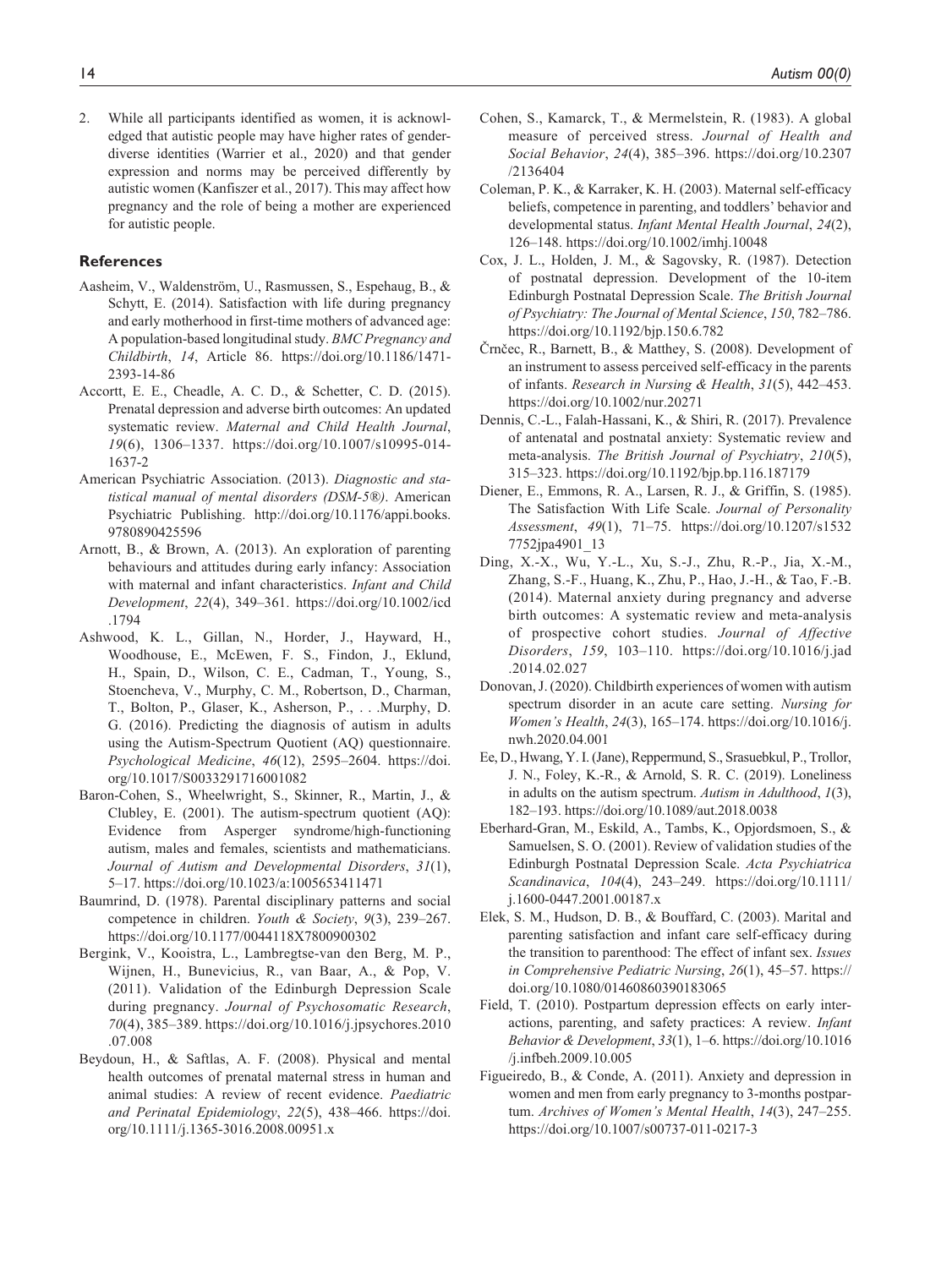- Gardner, M., Suplee, P. D., Bloch, J., & Lecks, K. (2016). Exploratory study of childbearing experiences of women with Asperger syndrome. *Nursing for Women's Health*, *20*(1), 28–37.<https://doi.org/10.1016/j.nwh.2015.12.001>
- Gasser, B. A., Kurz, J., Dick, B., & Mohaupt, M. G. (2020). Are steroid hormones dysregulated in autistic girls? *Diseases*, *8*(1), Article 6.<https://doi.org/10.3390/diseases8010006>
- Gebuza, G., Kaźmierczak, M., Mieczkowska, E., Gierszewska, M., & Kotzbach, R. (2014). Life satisfaction and social support received by women in the perinatal period. *Advances in Clinical and Experimental Medicine*, *23*(4), 611–619. <https://doi.org/10.17219/acem/37239>
- Harris, P. A., Taylor, R., Minor, B. L., Elliott, V., Fernandez, M., O'Neal, L., McLeod, L., Delacqua, G., Delacqua, F., Kirby, J., & Duda, S. N. (2019). The REDCap consortium: Building an international community of software platform partners. *Journal of Biomedical Informatics*, *95*, Article 103208. <https://doi.org/10.1016/j.jbi.2019.103208>
- Harris, P. A., Taylor, R., Thielke, R., Payne, J., Gonzalez, N., & Conde, J. G. (2009). Research electronic data capture (REDCap)—A metadata-driven methodology and workflow process for providing translational research informatics support. *Journal of Biomedical Informatics*, *42*(2), 377–381.<https://doi.org/10.1016/j.jbi.2008.08.010>
- Heron, J., O'Connor, T. G., Evans, J., Golding, J., & Glover, V. (2004). The course of anxiety and depression through pregnancy and the postpartum in a community sample. *Journal of Affective Disorders*, *80*(1), 65–73. [https://doi.](https://doi.org/10.1016/j.jad.2003.08.004) [org/10.1016/j.jad.2003.08.004](https://doi.org/10.1016/j.jad.2003.08.004)
- Kanfiszer, L., Davies, F., & Collins, S. (2017). 'I was just so different': The experiences of women diagnosed with an autism spectrum disorder in adulthood in relation to gender and social relationships. *Autism: The International Journal of Research and Practice*, *21*(6), 661–669. [https://doi.](https://doi.org/10.1177/1362361316687987) [org/10.1177/1362361316687987](https://doi.org/10.1177/1362361316687987)
- Kohlhoff, J., & Barnett, B. (2013). Parenting self-efficacy: Links with maternal depression, infant behaviour and adult attachment. *Early Human Development*, *89*(4), 249–256. [https://](https://doi.org/10.1016/j.earlhumdev.2013.01.008) [doi.org/10.1016/j.earlhumdev.2013.01.008](https://doi.org/10.1016/j.earlhumdev.2013.01.008)
- Lai, M.-C., Kassee, C., Besney, R., Bonato, S., Hull, L., Mandy, W., Szatmari, P., & Ameis, S. H. (2019). Prevalence of co-occurring mental health diagnoses in the autism population: A systematic review and meta-analysis. *Lancet Psychiatry*, *6*(10), 819–829. [https://doi.org/10.1016/S2215-](https://doi.org/10.1016/S2215-0366(19)30289-5) [0366\(19\)30289-5](https://doi.org/10.1016/S2215-0366(19)30289-5)
- Lancaster, C. A., Gold, K. J., Flynn, H. A., Yoo, H., Marcus, S. M., & Davis, M. M. (2010). Risk factors for depressive symptoms during pregnancy: A systematic review. *American Journal of Obstetrics & Gynecology*, *202*(1), 5–14. <https://doi.org/10.1016/j.ajog.2009.09.007>
- Leis, J. A., Heron, J., Stuart, E. A., & Mendelson, T. (2014). Associations between maternal mental health and child emotional and behavioral problems: Does prenatal mental health matter? *Journal of Abnormal Child Psychology*, *42*(1), 161–171. [https://doi.org/10.1007/s10802-013-](https://doi.org/10.1007/s10802-013-9766-4) [9766-4](https://doi.org/10.1007/s10802-013-9766-4)
- Meades, R., & Ayers, S. (2011). Anxiety measures validated in perinatal populations: A systematic review. *Journal of Affective Disorders*, *133*(1), 1–15. [https://doi.org/10.1016/j.](https://doi.org/10.1016/j.jad.2010.10.009) [jad.2010.10.009](https://doi.org/10.1016/j.jad.2010.10.009)
- Netsi, E., Pearson, R. M., Murray, L., Cooper, P., Craske, M. G., & Stein, A. (2018). Association of persistent and severe postnatal depression with child outcomes. *JAMA Psychiatry*, *75*(3), 247–253. [https://doi.org/10.1001/jama](https://doi.org/10.1001/jamapsychiatry.2017.4363)[psychiatry.2017.4363](https://doi.org/10.1001/jamapsychiatry.2017.4363)
- Nicol-Harper, R., Harvey, A. G., & Stein, A. (2007). Interactions between mothers and infants: Impact of maternal anxiety. *Infant Behavior & Development*, *30*(1), 161–167. [https://](https://doi.org/10.1016/j.infbeh.2006.08.005) [doi.org/10.1016/j.infbeh.2006.08.005](https://doi.org/10.1016/j.infbeh.2006.08.005)
- Pao, C., Guintivano, J., Santos, H., & Meltzer-Brody, S. (2019). Postpartum depression and social support in a racially and ethnically diverse population of women. *Archives of Women's Mental Health*, *22*(1), 105–114. [https://doi.](https://doi.org/10.1007/s00737-018-0882-6) [org/10.1007/s00737-018-0882-6](https://doi.org/10.1007/s00737-018-0882-6)
- Pavot, W., & Diener, E. (2008). The Satisfaction With Life Scale and the emerging construct of life satisfaction. *The Journal of Positive Psychology*, *3*(2), 137–152. [https://doi.](https://doi.org/10.1080/17439760701756946) [org/10.1080/17439760701756946](https://doi.org/10.1080/17439760701756946)
- Pohl, A. L., Cassidy, S., Auyeung, B., & Baron-Cohen, S. (2014). Uncovering steroidopathy in women with autism: A latent class analysis. *Molecular Autism*, *5*(1), Article 27. [https://](https://doi.org/10.1186/2040-2392-5-27) [doi.org/10.1186/2040-2392-5-27](https://doi.org/10.1186/2040-2392-5-27)
- Pohl, A. L., Crockford, S. K., Blakemore, M., Allison, C., & Baron-Cohen, S. (2020). A comparative study of autistic and non-autistic women's experience of motherhood. *Molecular Autism*, *11*(1), Article 3. [https://doi.org/10.1186/](https://doi.org/10.1186/s13229-019-0304-2) [s13229-019-0304-2](https://doi.org/10.1186/s13229-019-0304-2)
- Prenoveau, J. M., Craske, M. G., West, V., Giannakakis, A., Zioga, M., Lehtonen, A., Davies, B., Netsi, E., Cardy, J., Cooper, P., Murray, L., & Stein, A. (2017). Maternal postnatal depression and anxiety and their association with child emotional negativity and behavior problems at two years. *Developmental Psychology*, *53*(1), 50–62. [https://doi.](https://doi.org/10.1037/dev0000221) [org/10.1037/dev0000221](https://doi.org/10.1037/dev0000221)
- Rinaldi, C., & Howe, N. (2012). Mothers' and fathers' parenting styles and associations with toddlers' externalizing, internalizing, and adaptive behaviors. *Early Childhood Research Quarterly*, *27*(2), 266–273. [https://doi.org/10.1016/j.ecresq.](https://doi.org/10.1016/j.ecresq.2011.08.001) [2011.08.001](https://doi.org/10.1016/j.ecresq.2011.08.001)
- Robinson, M., Mattes, E., Oddy, W. H., Pennell, C. E., van Eekelen, A., McLean, N. J., Jacoby, P., Li, J., De Klerk, N. H., Zubrick, S. R., Stanley, F. J., & Newnham, J. P. (2011). Prenatal stress and risk of behavioral morbidity from age 2 to 14 years: The influence of the number, type, and timing of stressful life events. *Development and Psychopathology*, *23*(2), 507–520. [https://doi.org/10.1017/](https://doi.org/10.1017/S0954579411000241) [S0954579411000241](https://doi.org/10.1017/S0954579411000241)
- Rogers, C., Lepherd, L., Ganguly, R., & Jacob-Rogers, S. (2017). Perinatal issues for women with high functioning autism spectrum disorder. *Women and Birth*, *30*(2), e89–e95. <https://doi.org/10.1016/j.wombi.2016.09.009>
- Spielberger, C. D., Gorsuch, R. L., Lushene, R., Vagg, P. R., & Jacobs, G. A. (1983). *Manual for the State-Trait Anxiety Inventory*. Consulting Psychologists Press.
- Stanley, C., Murray, L., & Stein, A. (2004). The effect of postnatal depression on mother-infant interaction, infant response to the Still-face perturbation, and performance on an Instrumental Learning task. *Development and Psychopathology*, *16*(1), 1–18. [https://doi.org/10.1017/](https://doi.org/10.1017/s0954579404044384) [s0954579404044384](https://doi.org/10.1017/s0954579404044384)